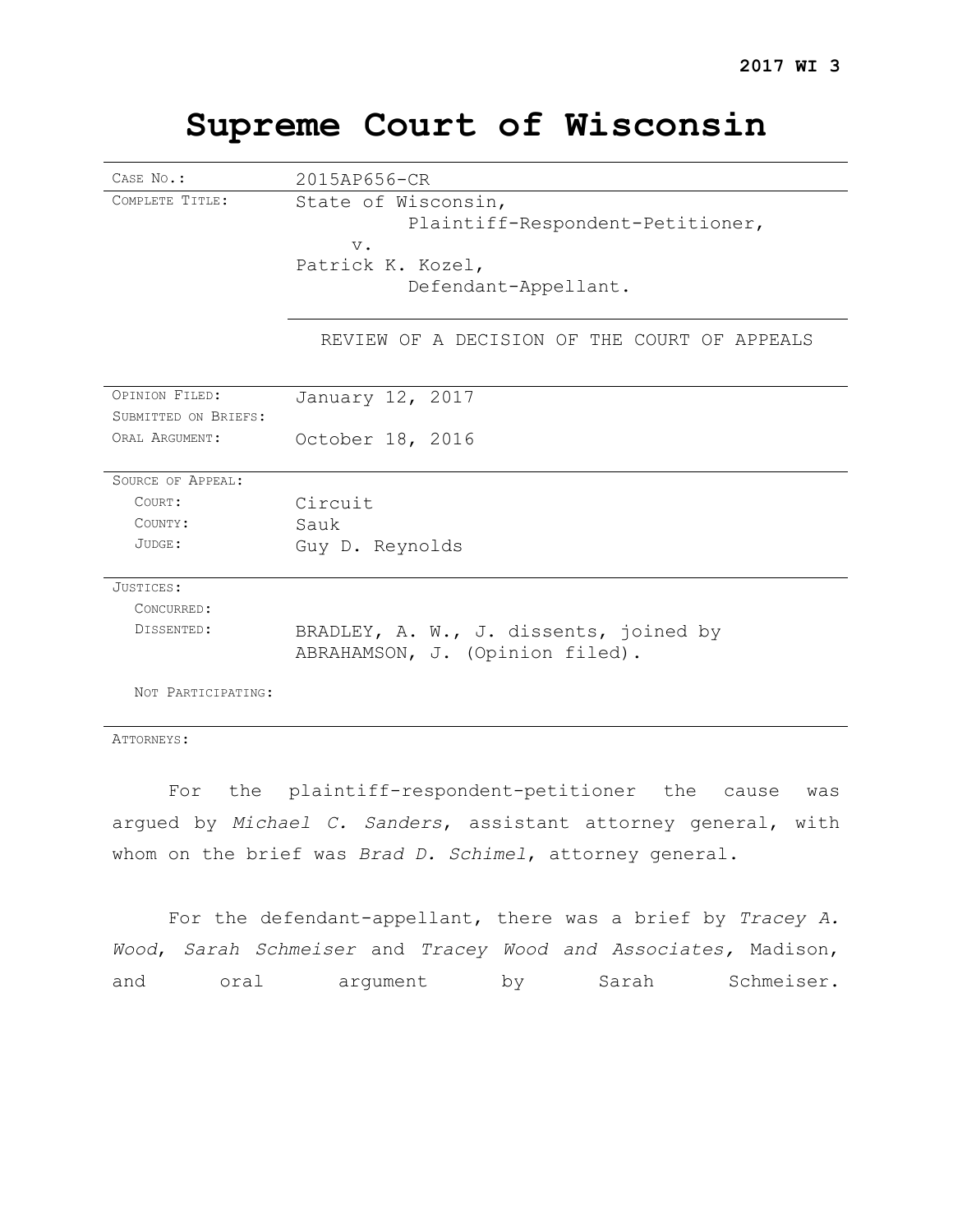## **2017 WI 3**

#### NOTICE

**This opinion is subject to further editing and modification. The final version will appear in the bound volume of the official reports.** 

No. 2015AP656-CR (L.C. No. 2013CT499)

STATE OF WISCONSIN THE RESERVE STATE OF WISCONSIN THE SERVER SOURT

**State of Wisconsin,**

 **Plaintiff-Respondent-Petitioner,**

 **v.**

 $\overline{a}$ 

**Patrick K. Kozel,**

 **Defendant-Appellant.**

Diane M. Fremgen Clerk of Supreme Court

**FILED**

**JAN 12, 2017**

REVIEW of a decision of the Court of Appeals. *Reversed.*

¶1 ANNETTE KINGSLAND ZIEGLER, J. This is a review of an unpublished decision of the court of appeals, State v. Kozel, No. 2015AP656-CR, unpublished slip op. (Wis. Ct. App. Nov. 12, 2015), which reversed the Sauk County circuit court's<sup>1</sup> judgment of conviction of defendant Patrick K. Kozel ("Kozel") and remanded the case to the circuit court to suppress evidence of drunk driving obtained from a sample of Kozel's blood. Kozel, unpublished slip op., ¶1.

<sup>&</sup>lt;sup>1</sup> The Honorable Guy D. Reynolds presided.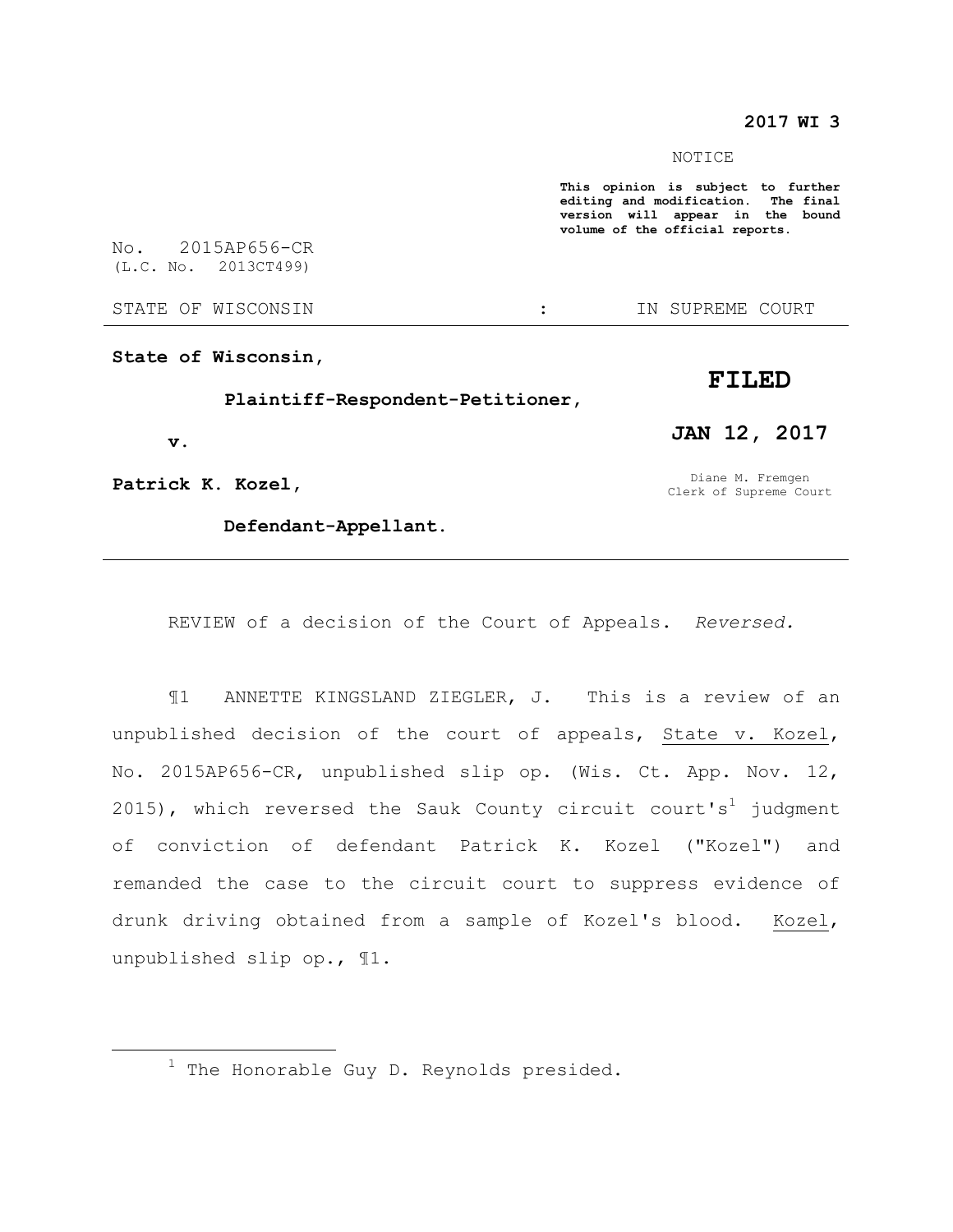¶2 After being arrested for drunk driving, Kozel was taken to the Sauk County jail where he agreed to have his blood drawn. In a clean room at the jail, an emergency medical technician ("EMT") trained in drawing blood and acting at the request of law enforcement used a new blood draw kit containing a sterile needle to take samples of Kozel's blood. The EMT was authorized in writing by a physician to draw blood when asked to do so by law enforcement. Kozel argues that the results of testing of his blood must be suppressed because the EMT who drew Kozel's blood was not a "person acting under the direction of a physician" as required by statute, Wis. Stat. § 343.305(5)(b)  $(2011-12)$ , and because the blood draw was taken in a constitutionally unreasonable manner under the Fourth Amendment to the United States Constitution and Article I, Section 11 of the Wisconsin Constitution.

¶3 We conclude that the EMT who drew Kozel's blood was a "person acting under the direction of a physician," Wis. Stat. § 343.305(5)(b), and that Kozel's blood was drawn in a constitutionally reasonable manner. Accordingly, we reverse the decision of the court of appeals.

#### I. FACTUAL BACKGROUND

¶4 On August 20, 2013, at about 2:10 a.m., while "sitting stationary" at the Greenfield Town Hall in Sauk County, Wisconsin, Deputy Brian Slough ("Deputy Schlough") of the Sauk

 $\overline{a}$ 

 $2$  All subsequent references to the Wisconsin Statutes are to the 2011-12 version unless otherwise indicated.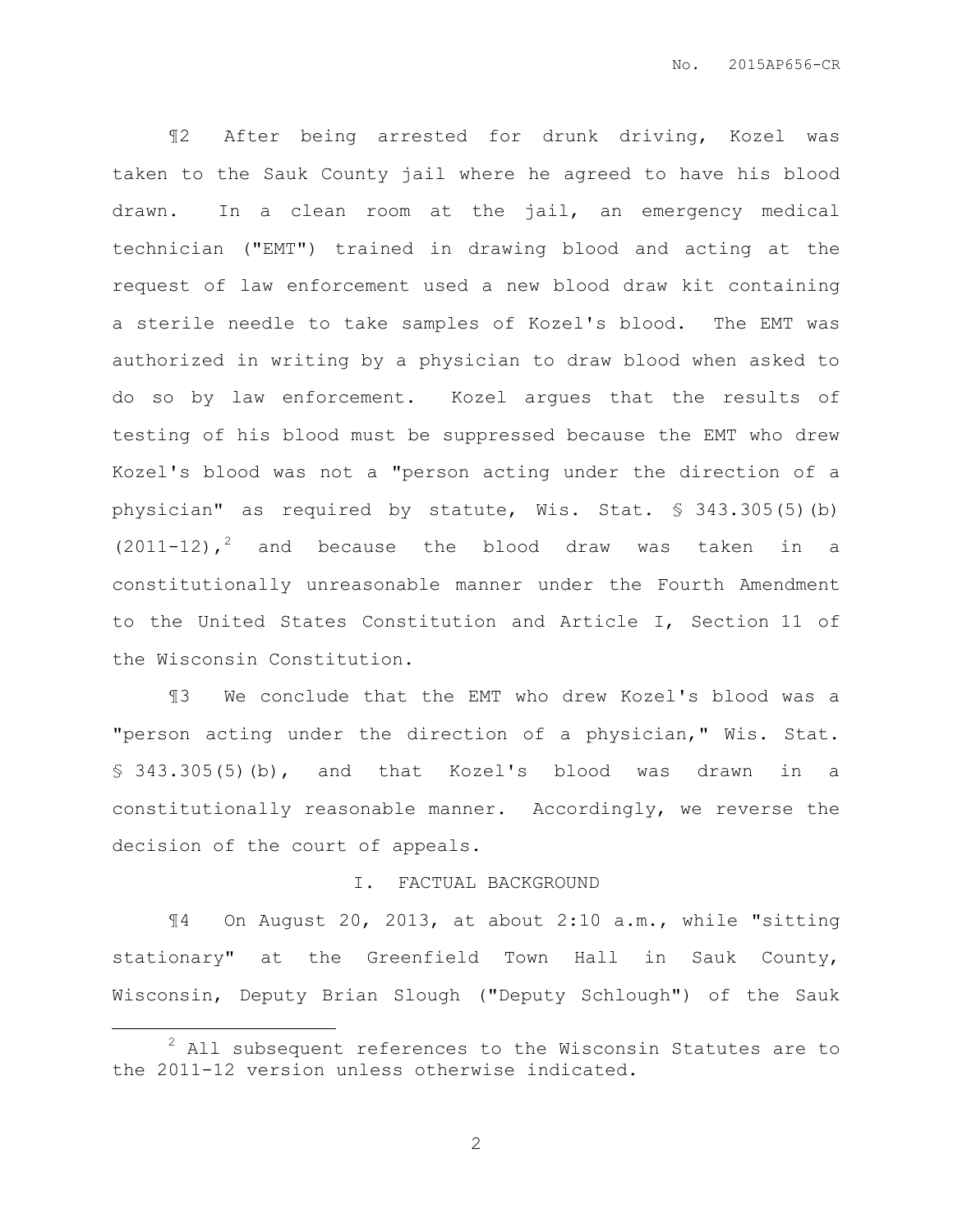County sheriff's department allegedly observed a vehicle make a wide right turn onto Bluff Road. Deputy Schlough began following the vehicle. Bluff Road is a relatively "narrow," "hilly" roadway "with several curves," and there are no lane markers on the road. According to Deputy Schlough, the ditches on either side of the road are "very steep" at certain locations and "a creek . . . runs along the road" at various points, so the road is somewhat dangerous. According to Deputy Schlough's testimony, the vehicle Deputy Schlough was following drove across the road and almost into the ditch on the east side of the road, and more than once the vehicle drove into the ditch on the west side of the road. After following the vehicle for about half of a mile, Deputy Schlough stopped the vehicle and spoke with its driver, Kozel.

¶5 Kozel "had difficulty retrieving" his driver's license from his wallet, and Deputy Schlough eventually obtained the license for him. Deputy Schlough noticed that Kozel had "bloodshot, glassy" eyes and the deputy smelled "a strong odor of intoxicants coming from the vehicle." Kozel's speech was slurred. Upon questioning, Kozel informed Deputy Schlough that he was traveling from Black River Falls and that he had consumed two beers. Deputy Schlough returned to his vehicle whereupon he learned that Kozel had a prior conviction for operating while intoxicated. Deputy Schlough decided to have Kozel perform field sobriety tests and went back to Kozel's vehicle.

¶6 Deputy Schlough asked Kozel to exit his vehicle and once again asked him "how much he had to drink and where he was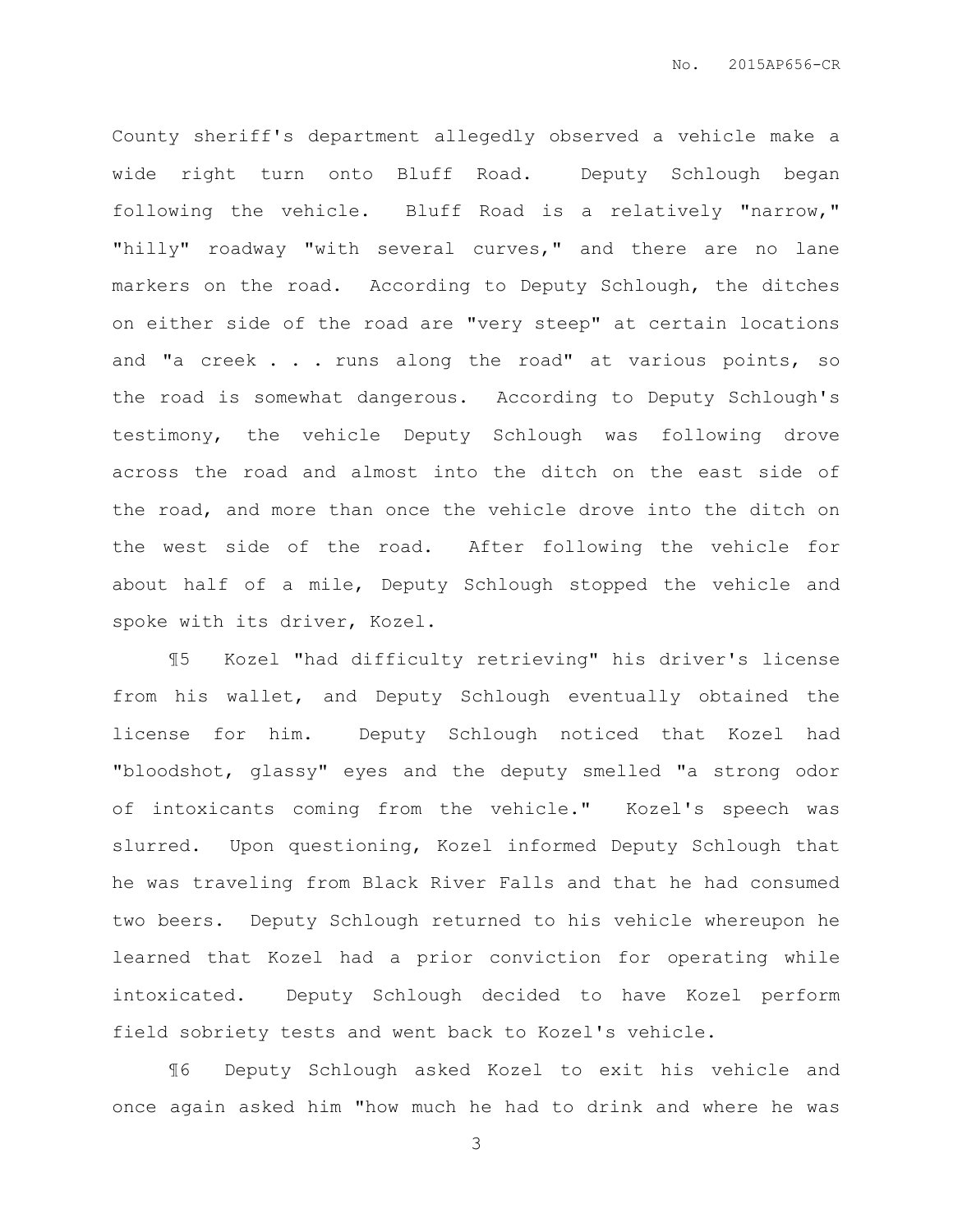coming from." This time, Kozel replied that "he was coming from a friend's house in Baraboo and that he had three 12-ounce cans of Budweiser." Deputy Schlough asked Kozel if he had any physical or medical problems, and Kozel stated that he did not. Kozel did not perform well on the field sobriety tests. Deputy Schlough then administered a preliminary breath test; Kozel blew a 0.17, that is, the preliminary breath test results were well in excess of the 0.08 legal limit. See Wis. Stat. § 340.01(46m) (2013-14). Deputy Schlough placed Kozel in handcuffs and under arrest. Kozel was then taken to the Sauk County jail.

¶7 At the jail, Kozel agreed to have his blood drawn. At 3:20 a.m., Matthew Goethel ("Goethel"), an EMT employed by Baraboo District Ambulance Service ("BDAS"), conducted the blood draw, obtaining two specimens. Testing by the Medical Toxicology Section of the Wisconsin State Laboratory of Hygiene showed a blood ethanol level of 0.196, again, well in excess of the legal limit of 0.08. See Wis. Stat. § 340.01(46m) (2013- 14).

#### II. PROCEDURAL BACKGROUND

¶8 On October 7, 2013, a criminal complaint was filed against Kozel in Sauk County circuit court charging him with one count of operating a motor vehicle while intoxicated, contrary to Wis. Stat. § 346.63(1)(a) (2013-14), second offense, see Wis. Stat. § 346.65(2)(am)2. (2013-14), and one count of operating with a prohibited alcohol concentration, contrary to Wis. Stat. § 346.63(1)(b) (2013-14), second offense, see Wis. Stat. § 346.65(2)(am)2. (2013-14). On November 5, 2013, Kozel filed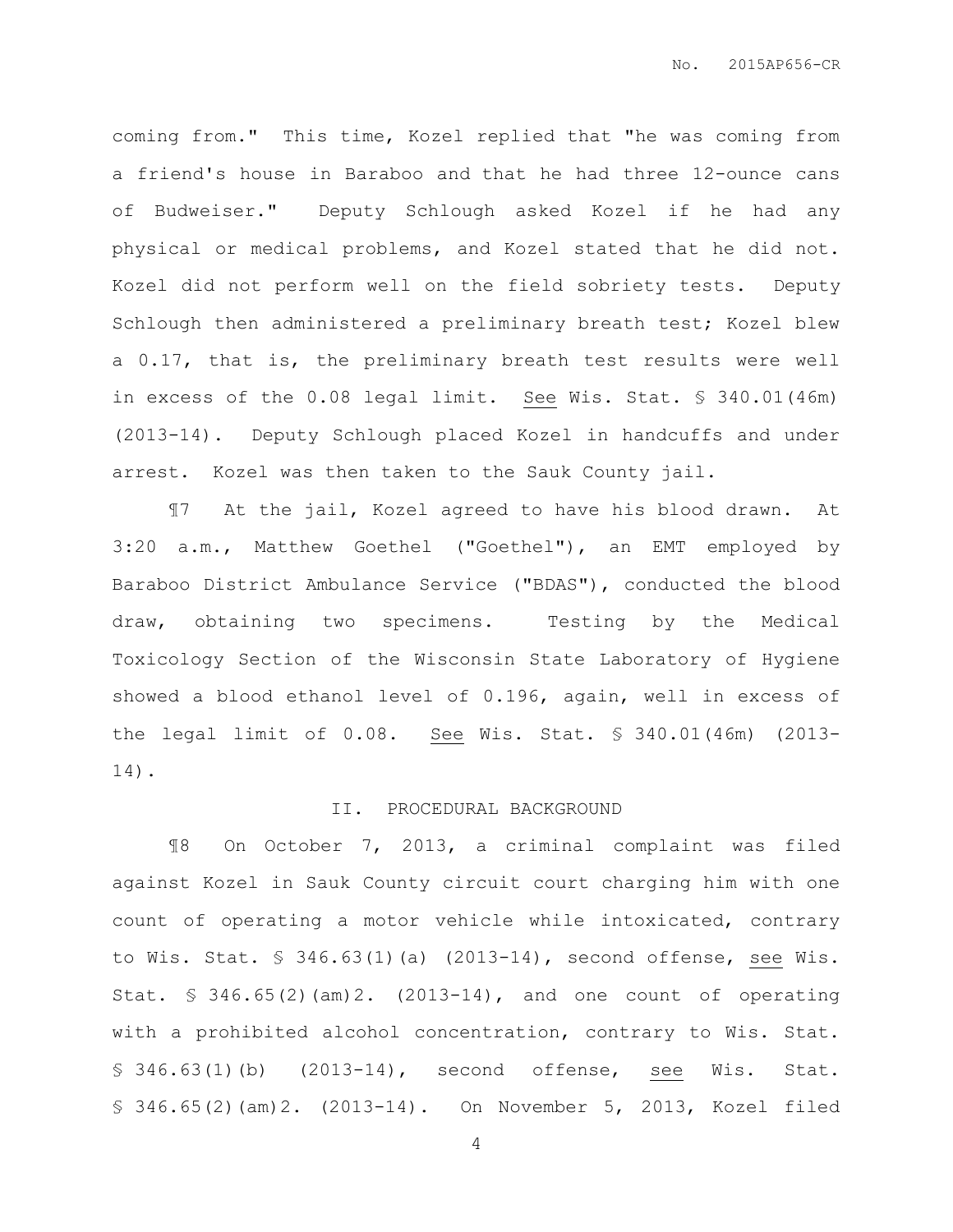motions to suppress evidence obtained as a consequence of Deputy Schlough's stop and detention of Kozel and to suppress the results of the analysis of Kozel's blood.

¶9 On June 23, 2014, a hearing was held on the suppression motion pertaining to the traffic stop initiated by Deputy Schlough. The circuit court orally denied the motion. On June 27, 2014, the court entered an order to the same effect.

¶10 On September 26, 2014, a hearing was held on the suppression motion pertaining to the draw of Kozel's blood. Kozel made two primary arguments relevant to this appeal: (1) his blood was not taken by a person statutorily authorized to do so, namely a "person acting under the direction of a physician," Wis. Stat.  $\frac{1}{5}$  343.305(5)(b); and (2) his blood was taken in a constitutionally unreasonable manner, see U.S. Const. amend. IV ("The right of the people to be secure in their persons, houses, papers, and effects, against unreasonable searches and seizures, shall not be violated . . . . ").

¶11 In order to meet these claims, the State called Goethel, the EMT who had drawn Kozel's blood, to testify at the hearing. Questioning of Goethel provided the following relevant pieces of information.

¶12 Goethel testified that he had been employed as an EMT intermediate technician by BDAS since September of 2005. This position is "a level of licensure set forth by the Wisconsin [Department of Health Services] that allows [Goethel] to, upon completion of appropriate and successful training, . . . provide certain skills and perform various procedures." Goethel was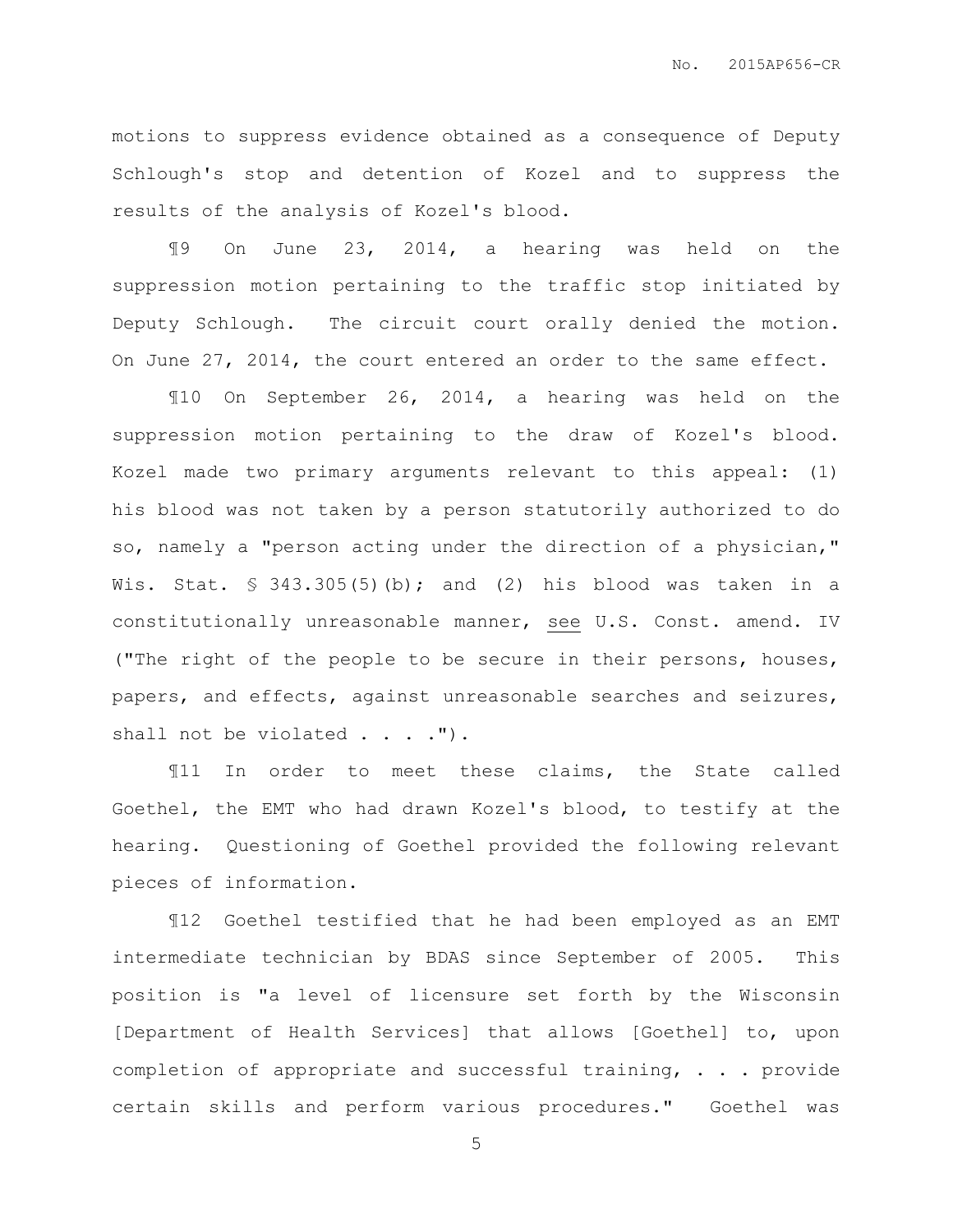"certified in [cardiopulmonary resuscitation] through the American Heart Association" and had taken "three certification classes to allow [him] to [reach his] current level of licensure," as well as "additional trainings as they are required and/or available." He was "certified by the National Registry of Emergency Medical Technicians as an advanced EMT."

¶13 When asked "[w]hat kind of things . . . [he] do[es]" in his work for BDAS, Goethel replied that he "[r]espond[s] to 911 calls, interfacility transfers, perform[s] legal blood draws, PR events, general education and training." He takes care of people "who are sick and in an emergency setting." Goethel "can perform splinting for possible fractures, spinal immobilization, medical and trauma assessments, establishment of intravenous lines, the administration of several different medications by various routes and . . . also mak[e] transport decisions."

¶14 As of August of 2013, Goethel was both licensed and certified by the State of Wisconsin to "perform legal blood draws" and had drawn blood between 100 and 150 times, not including practice draws he had performed. Goethel had been performing legal blood draws since June of 2009 under the supervision of Dr. Manuel Mendoza ("Dr. Mendoza"), a physician licensed in the State of Wisconsin who is the "medical director" of BDAS. Dr. Mendoza had been serving in that position since before Goethel joined BDAS. Goethel explained that as medical director, Dr. Mendoza "signs off on not only our licenses, which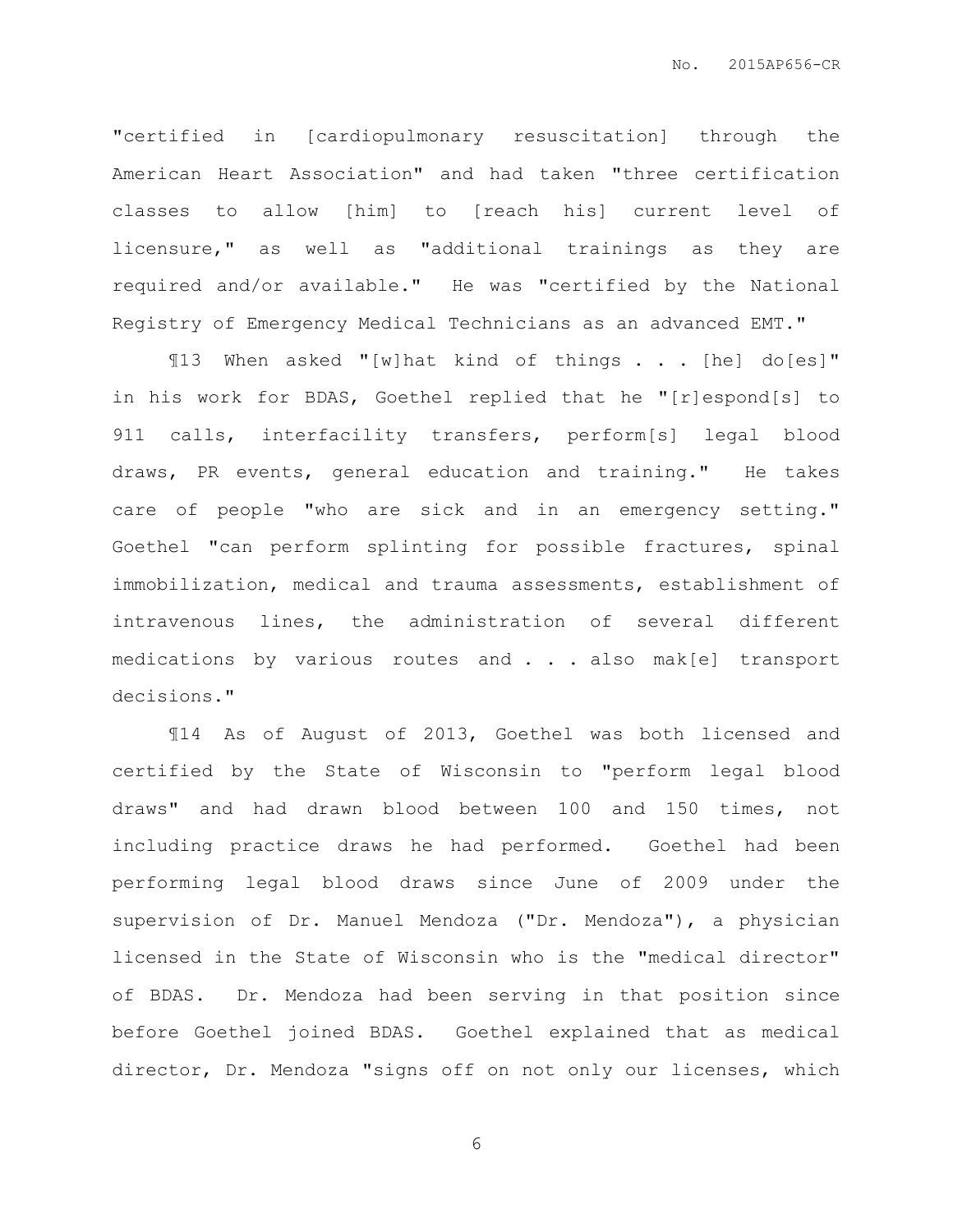allow us to practice medicine, but also any of the additional training and/or procedures that require approval."

¶15 The State introduced into evidence, in the words of Goethel, "[A] letter from Dr. Mendoza to our staff, our administration stating that the authorized EMT paramedics and intermediate technicians may perform legal blood draws."<sup>3</sup> According to Goethel, the letter was "current" and "was issued to [Goethel] via [his] training director [at BDAS] at the time." The letter states as follows (typographical errors have not been corrected):

August 21, 2009

To Whom It May Concern:

As Medical Director for Baraboo District Ambulance Service, I have authorized a standing order for the EMT-Paramedics and approved EMT-Intermediate Technicians authority to draw legal blood draws at the request of the law enforcement officers.

The Baraboo District Ambulance Service EMT-Paramedics and EMT-Intermediate Technicians are acting under the direction of my physician license.

They have all completed extensive training regarding the procedures and legalities of obtaining blood draws. If you have any questions regarding this manner, please do not hesitate to contact me.

Best regards,

[signature]

 $\overline{a}$ 

Manuel Mendoza, M.D. Medical Control for Baraboo District Ambulance Service

 $3$  Kozel's attorney objected to introduction of the letter. The circuit court overruled the objection.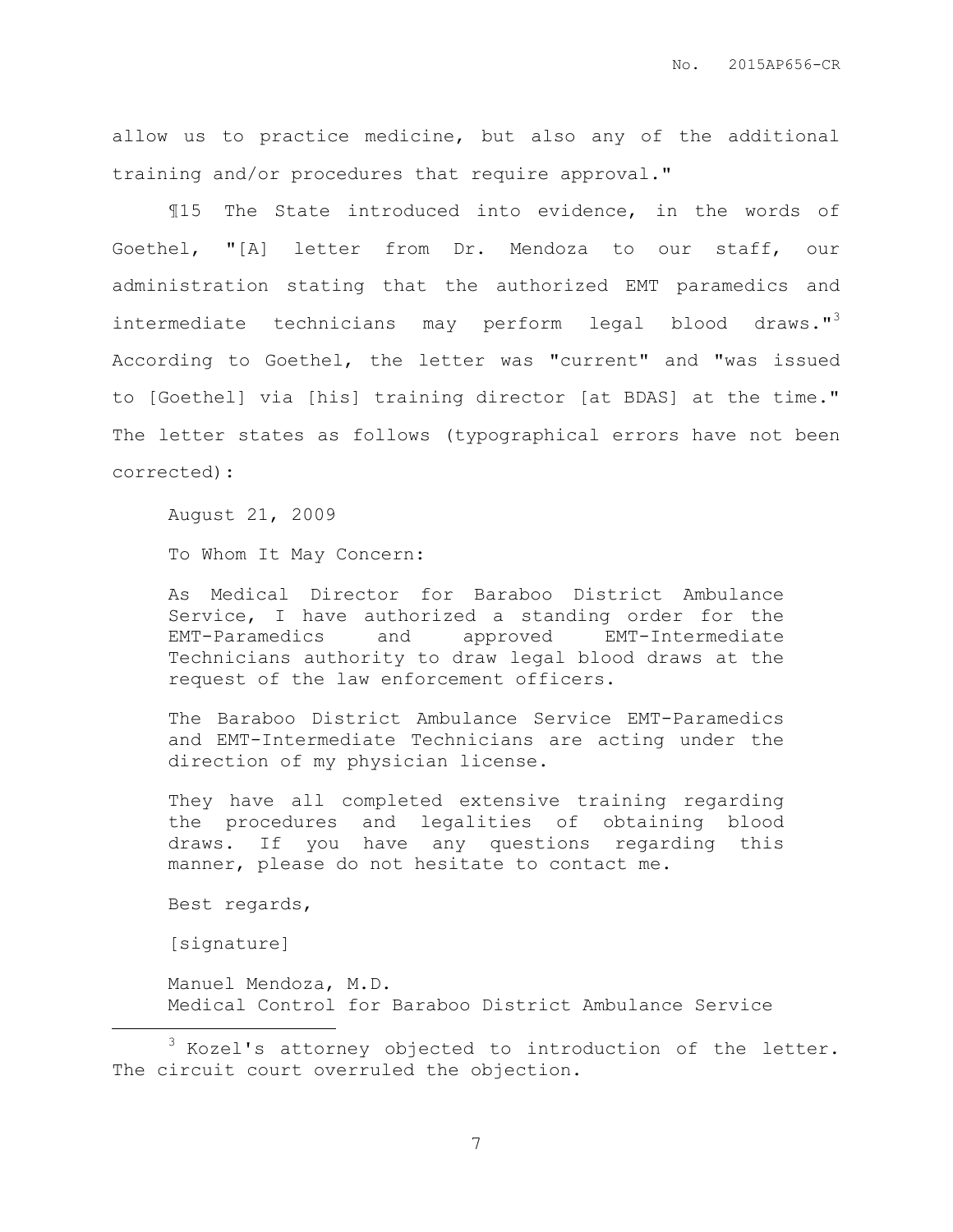St. Clare Hospital [address] Baraboo, WI, 53913 [phone number]

¶16 Goethel was "personally familiar" with Dr. Mendoza, and Dr. Mendoza occasionally appeared at Goethel's place of work. Goethel agreed that Dr. Mendoza "give[s] trainings and just in general ways supervise[s]" him. Goethel was certified but not trained by Dr. Mendoza. Dr. Mendoza did not "test [Goethel] or have [him] do [any] procedures for him"; "he simply reviewed [Goethel's] certification." Dr. Mendoza had never observed Goethel performing a blood draw at the jail. Although Dr. Mendoza had never "personally told [Goethel] that [it] is okay for [Goethel] to draw blood at the jail," Goethel testified that Dr. Mendoza "is aware" that blood draws occur at the jail. "All of the legal blood draws [Goethel] [had] performed ha[d] been at the Sauk County Jail."

¶17 Goethel agreed with the defense that it is "possible for a person to have medical issues that would affect a blood draw," and that there is "the potential" for "some medical issues [to] have a serious effect." But during a blood draw, Goethel could contact Dr. Mendoza "[i]mmediately via cell phone," and if Dr. Mendoza "were not available" Goethel could contact "the on-duty physician at the St. Clare Hospital emergency department." According to Goethel, there is always an emergency doctor on call there. On cross-examination, Goethel clarified that his "first point of contact would be the emergency room doctor." In the event of an emergency,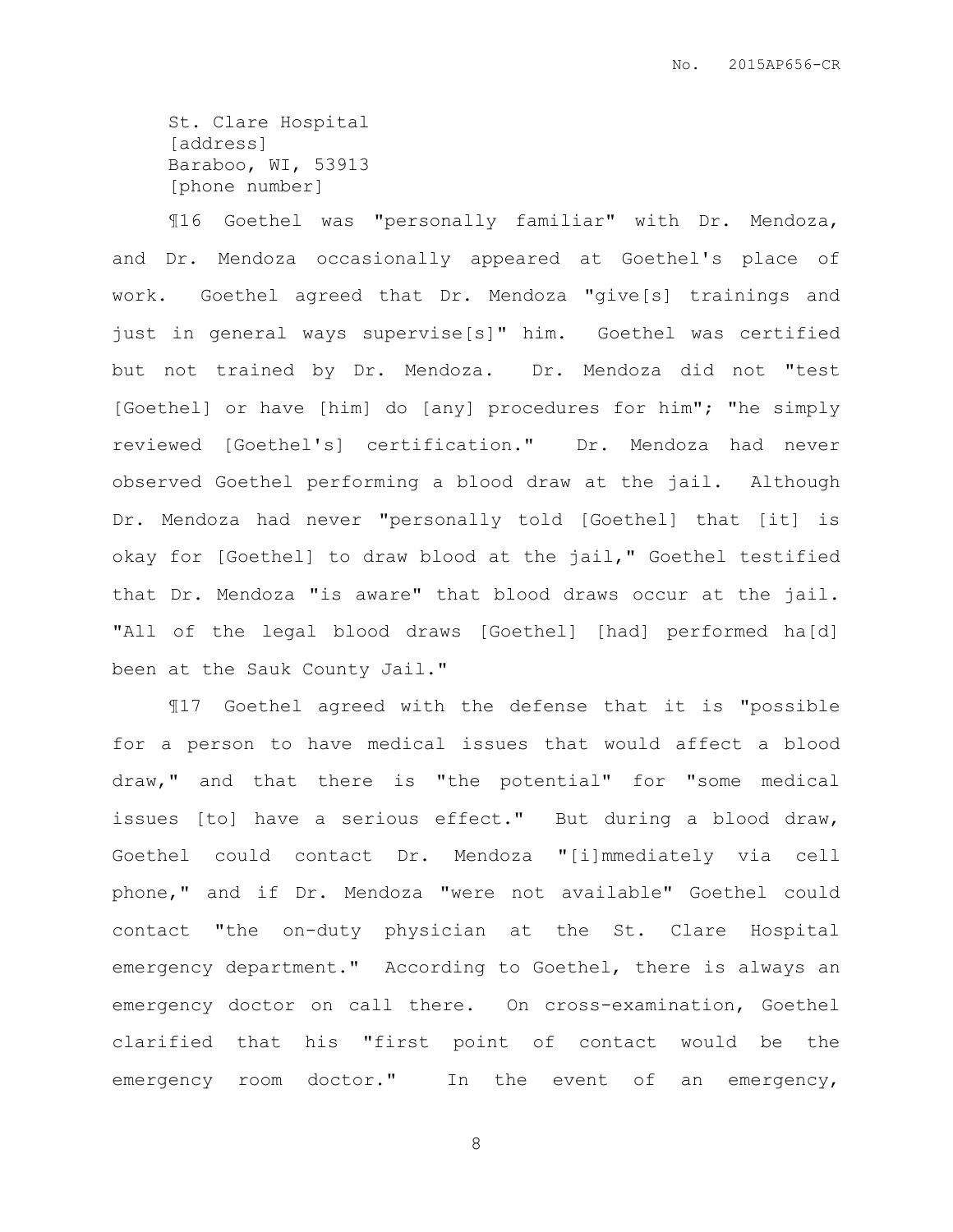Dr. Mendoza could be contacted by telephone for assistance, and emergency room doctors were also available.

¶18 Goethel is regularly in contact with the emergency department, "providing basic information on why [BDAS] had contact with the patient and what interventions and procedures [BDAS] performed," asking "any questions," and speaking with them if BDAS "needed additional approval to do certain interventions or provide certain medications." "[I]f somebody had to be transported to the hospital," it could "be done quickly." If Goethel ever were "in over [his] head," he "could . . . call someone." Finally, if someone "experienc[ed] a heart problem," Goethel himself could "be of assistance to them" because he "ha[s] training in that." On cross-examination Goethel granted that "[p]ossibly" a person experiencing such an issue would "receive faster treatment if [the parties] were at the emergency room already." Likewise, Goethel conceded that "in some circumstances . . . there are specific interventions that can occur at the emergency room that cannot occur at the jail."

¶19 Goethel testified that he performed blood draws at the Sauk County jail in Baraboo in "a small room" he "refer[s] to as the prebooking area" which is "approximately eight feet by 12 feet." Goethel uses the room "at least once or twice a month." When asked about the room's contents, Goethel explained:

On one side is a chair that's equipped with armrests, very typical of what you would see at a medical clinic or a hospital. There is a Breathalyzer machine, which I have no use for.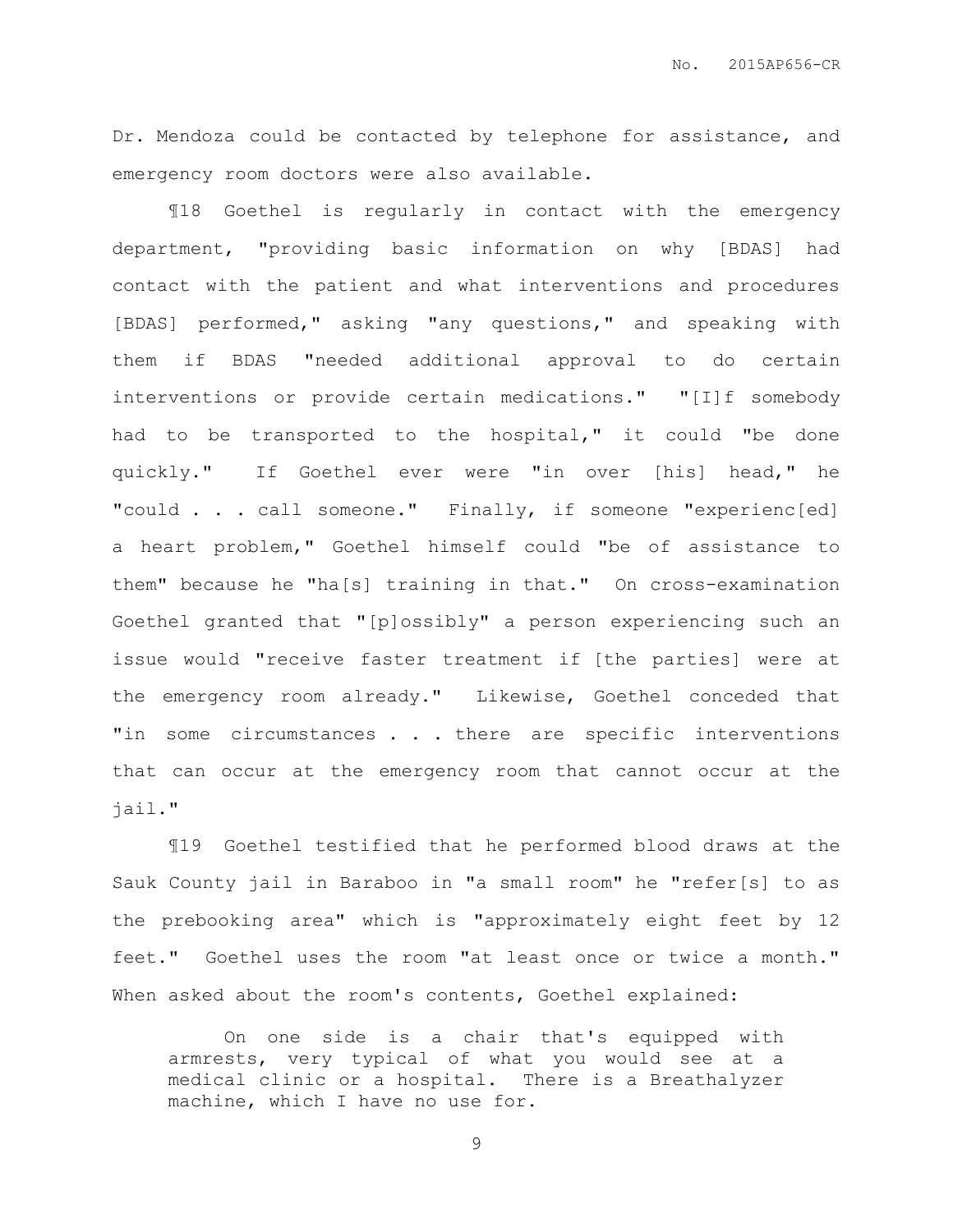There are various shelves and stacks of paperwork. Additionally this is the location where the unused and new legal blood draw kits are stored.

The room "appears clean" and "well-lit." Goethel knew that the room was cleaned "regularly" because there is "a sign or chart on the wall indicating when jail staff have come through to perform janitorial duties." Goethel had never "noticed [the] room to be dirty" before drawing an individual's blood in it, and the room has never "looked any dirtier than an emergency room" to Goethel. The floor "look[s] comparable to what [Goethel] would see in an emergency room." The chair in the room is "designed for drawing blood," and its armrests "are specific for drawing blood." The chair is either "the type of chair [one] might find in the emergency room" or "very close by [sic]"; it "look[s] similar to the chair in the emergency room." Goethel has never "noticed [the] chair to be dirty."

¶20 If Goethel ever "noticed anything that was dirty about the room," he could "contact the jail" and they would "fix it" "immediately." Goethel testified that although the room was not sterile, neither are emergency rooms. He had never heard of anyone from whom he had drawn blood in the jail acquiring an infection due to the blood draw. When asked whether Dr. Mendoza had "ever inspected the blood draw location at the jail," Goethel stated, "Not to my knowledge."

¶21 The blood draw kits in the room are also clean. The kits contain a "butterfly needle" that is sterile "[w]hile it is still in the package." The needle "comes packaged" and "no one else has had [the] needle in them." When the package is opened,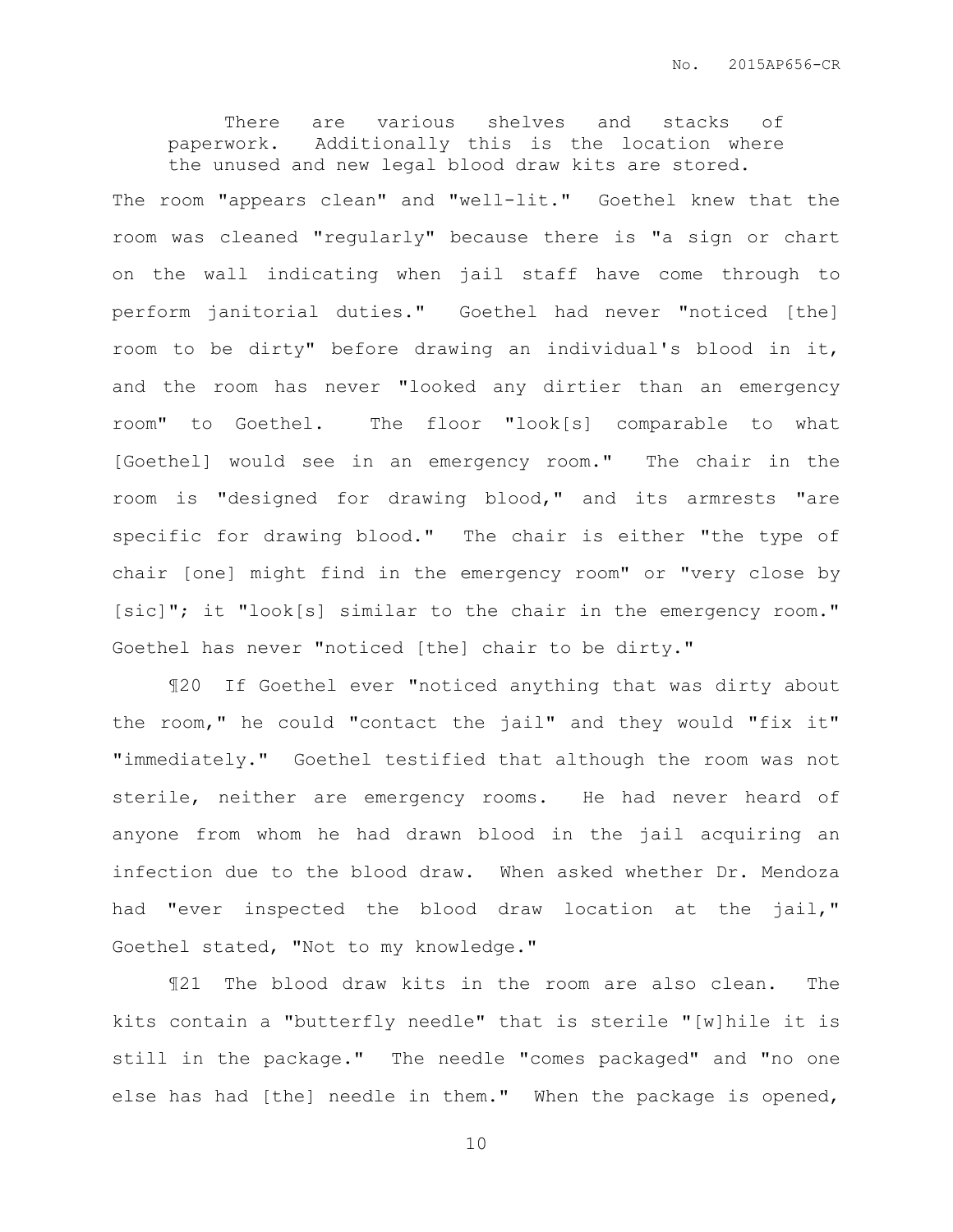that "let[s] air in and that means it's no longer sterile," but "that would be true in the emergency room as well."

¶22 Goethel agreed with the State that he had "been doing continual training on how to draw blood" and explained that he had been trained to draw blood by "several . . . individuals," including

[D.C.] from then known as the Madison Area Technical College, former captain [J.H.] who was our former training director. Additionally [D.P.], who is a former critical care paramedic on our staff, and then my appropriate training via the Madison Area Technical College, to which I'm licensed as an intermediate technician, and then also my training as an advanced EMT.

Goethel testified that all of the classes are certified.

¶23 Goethel set forth the procedures for drawing blood which he had been trained to follow in some detail:

Initially I start -- within the blood draw kit itself there are a couple of glass, we call them Vacutainer tubes, it's a vacuum-charged glass tube, those are held off to the side until we're completely ready to draw.

I will have affixed a tourniquet usually above what's known as the antecubital space where you think of the inside of your elbow. That's tightened down. The space, the antecubital space, will be cleansed with an alcohol-free swab in what's known as an aseptic technique.

Once I have found a suitable location to make the venipuncture with a 21-gauge butterfly needle, it's placed into the vein. I receive confirmation that it is in the vein by a small amount of blood in what's known as a flash chamber.

Once I have that confirmation, I apply the vacuum tube to the back end of the needle and tubing assembly, allow them to fill as much as they can with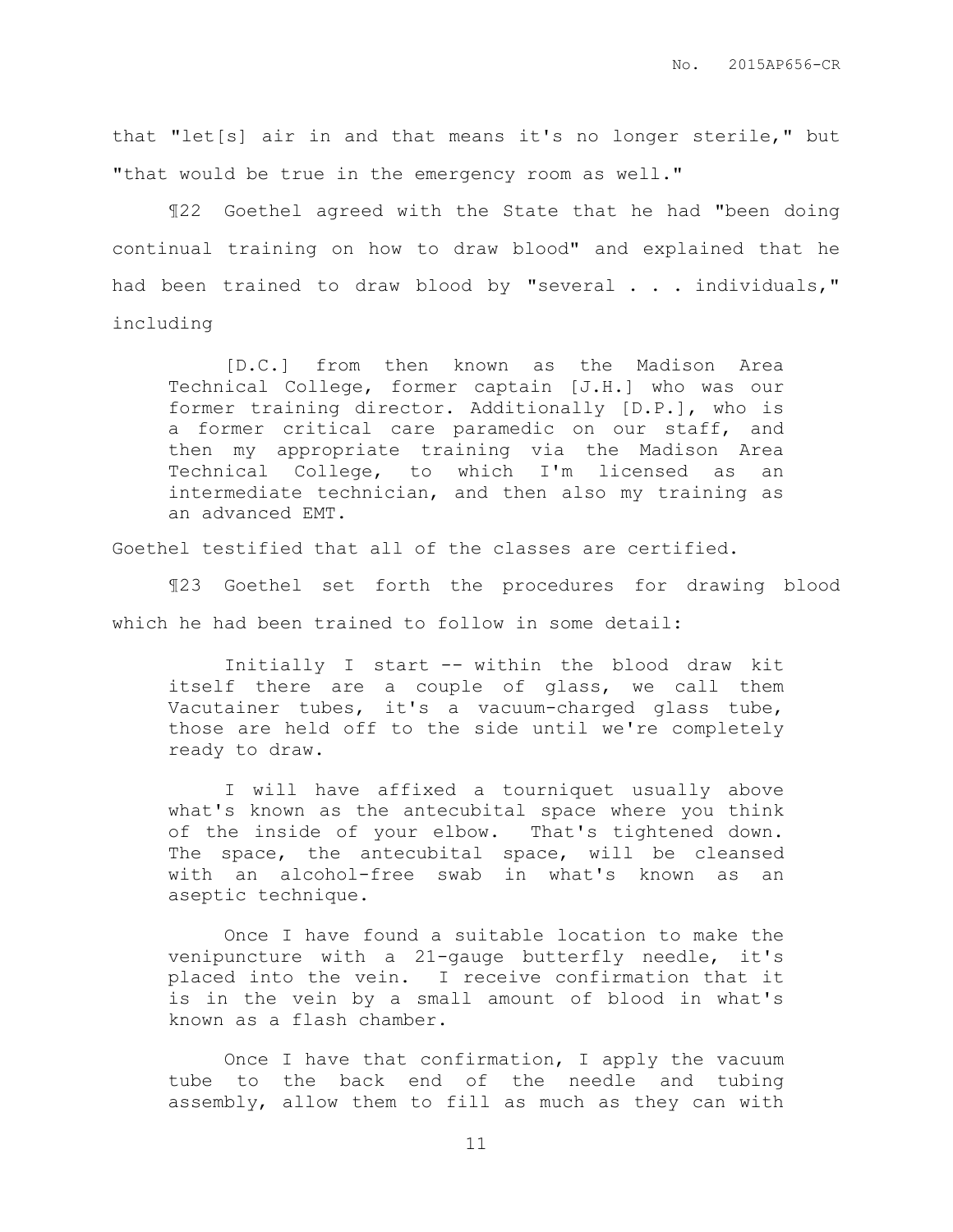the blood. I then invert them upright and upside down several times to mix the powder that's within the tube.

Once that has been completed, I generally hold onto the tubes, remove the tourniquet, and then place a cotton ball or piece of gauze over the site of the venipuncture, remove the needle and tape the dressing down.

Following that the tubes are generally sealed with a two-sticker seal and I then turn over custody of them to the arresting officer.

This is "the same type of procedure[] they use to draw blood in the emergency room." Indeed, Goethel agreed that "the emergency room technicians [are] trained at some of the same places [Goethel] is," at least "to [his] knowledge." The defense asked Goethel, "Other than the letter that has been introduced, are there other instructions or protocols from Dr. Mendoza that you follow?" Goethel's response was, "Regarding the blood draw, I would have to check. I believe there are."

¶24 Goethel was asked whether he "ever had anyone have any difficulties while [he] [was] drawing their blood in the blood draw room at the jail." Goethel replied "[y]es" and explained that "[A]fter my initial attempt on one occasion, I was preparing for a second venipuncture, [and] the subject, a male subject, lost consciousness and myself and one or two jail deputies assisted him to the floor. I immediately requested the jail staff page for an ambulance." The individual recovered and, as far as Goethel was aware, did so without any difficulties.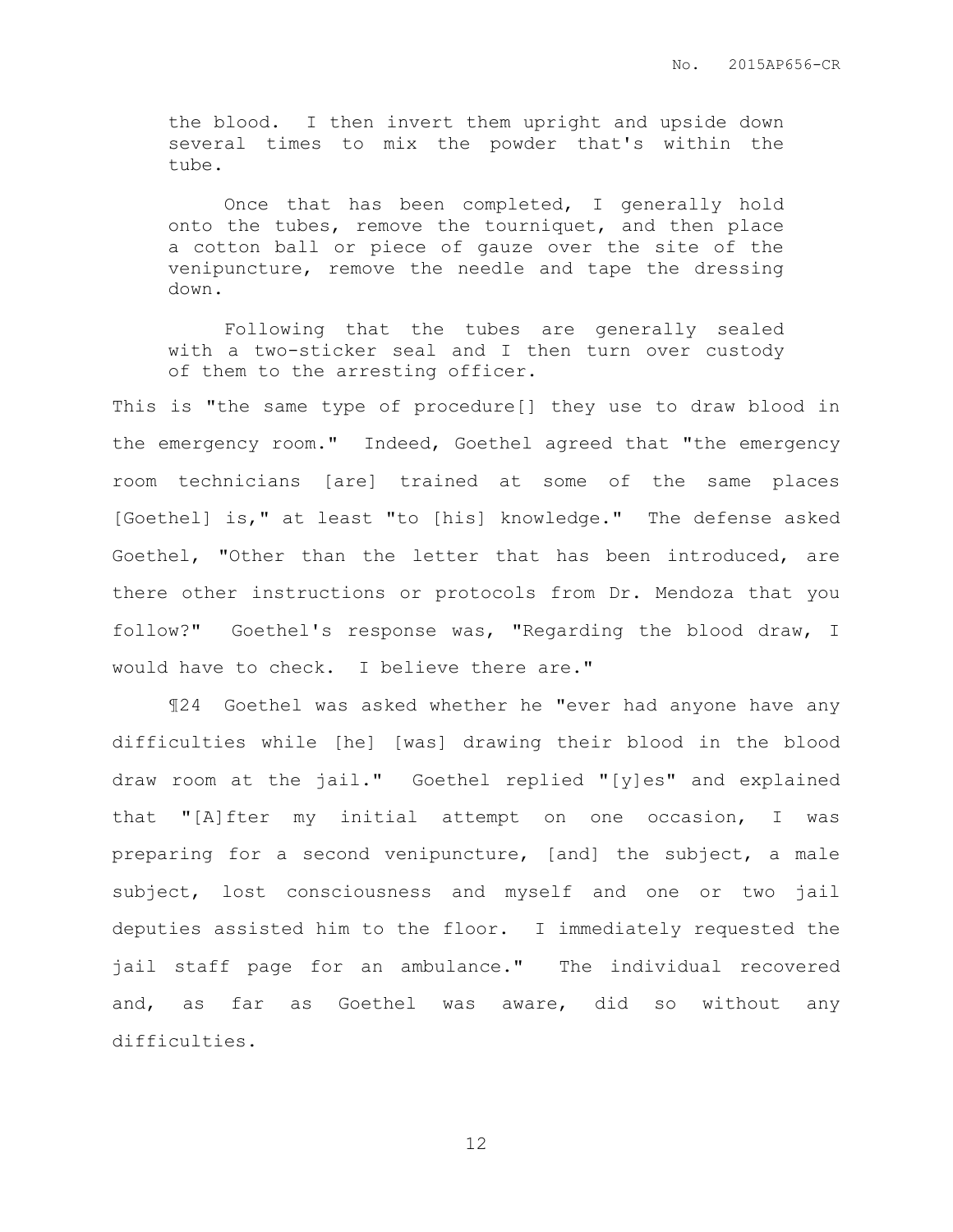¶25 The State questioned Goethel about the specific blood draw that had occurred in this case. Goethel talked to Deputy Schlough prior to drawing Kozel's blood. Deputy Schlough explained that Kozel "had been read the Informing the Accused and that [Goethel] could proceed with the blood draw." Goethel typically received this confirmation before performing a blood draw. Kozel was cooperative, and Goethel's report did not "indicate anything out of the ordinary." Before drawing the blood, Goethel did not "speak with [Kozel] about any health issues that [Kozel] ha[d]" and did not ask Kozel "if he was on any medication." Goethel "didn't verify [Kozel's] medical status at all." Goethel drew the blood according to the procedures explained above. Goethel did not "have any problems with [Kozel's] blood draw." When asked if Kozel had any problems, Goethel replied, "Not that I recall." Goethel had not heard that the defendant had had "any issues concerning infection or anything."

¶26 After hearing all of this testimony, the circuit court orally denied Kozel's motion pertaining to the blood draw that occurred.

¶27 On January 9, 2015, Kozel pleaded no contest to one count of operating a motor vehicle while intoxicated, contrary to Wis. Stat. § 346.63(1)(a) (2013-14), second offense, see Wis. Stat.  $\frac{1}{2}$  346.65(2)(am)2. (2013-14). The court sentenced Kozel to 17 days in the Sauk County jail with Huber privileges, assessed a fine and costs, ordered Kozel's driving privilege revoked for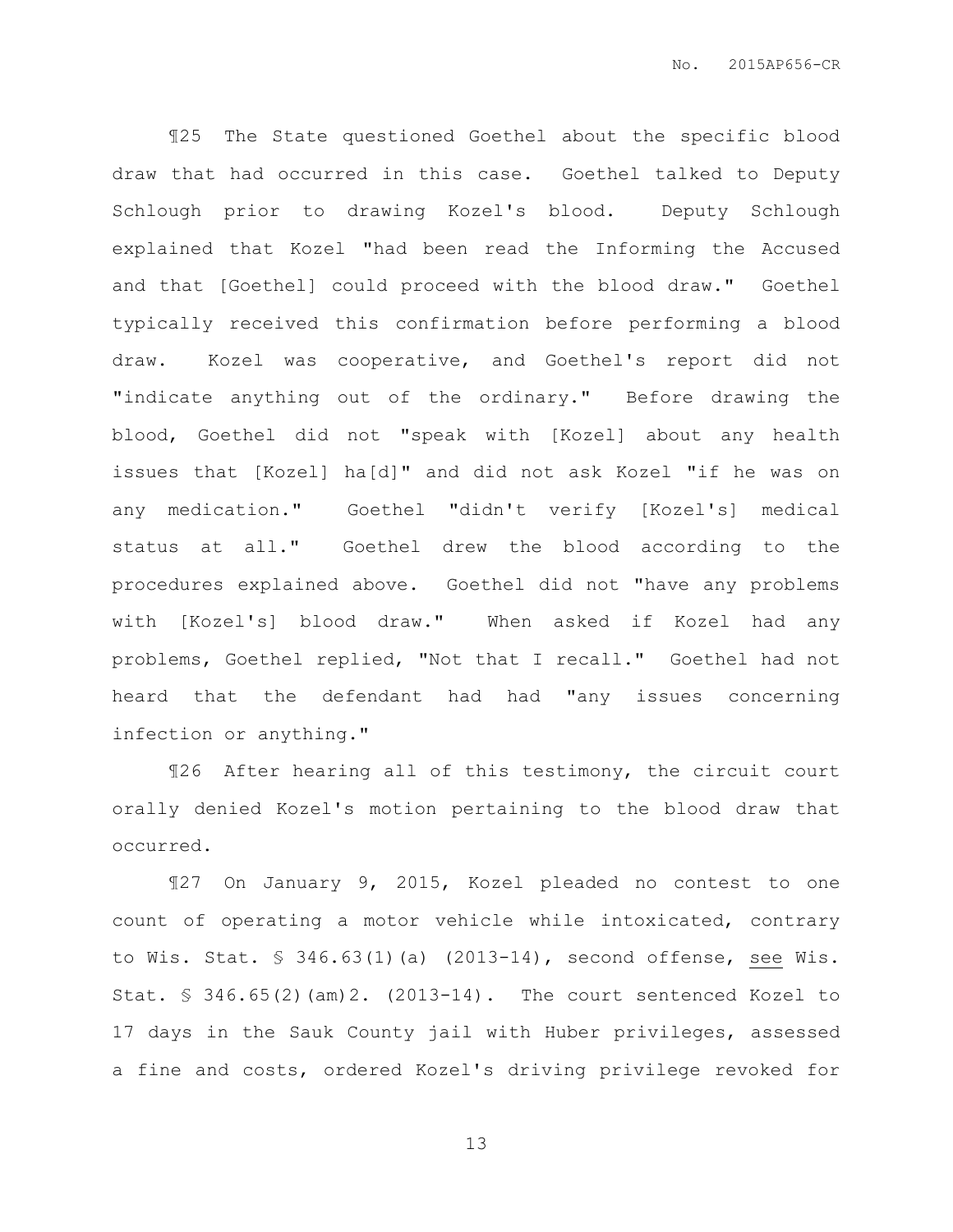15 months, and specified requirements for reinstatement of that privilege.

¶28 On March 30, 2015, Kozel filed a notice of appeal. On November 12, 2015, the court of appeals reversed the circuit court's judgment of conviction and remanded the case to the circuit court to suppress the evidence obtained from Kozel's blood. Kozel, unpublished slip op., ¶1. The court of appeals concluded that "the evidence was insufficient to establish that the EMT [who drew Kozel's blood] was operating under the direction of a physician." Id., ¶14. Given that conclusion, the court of appeals found it unnecessary to analyze whether the blood draw was constitutionally reasonable and thus did not do so. Id. (citing Gross v. Hoffman, 227 Wis. 296, 300, 277 N.W. 663 (1938)).

¶29 On December 11, 2015, the State filed a petition for review in this court. On March 7, 2016, this court granted the petition.

### III. STANDARD OF REVIEW

¶30 In cases involving review of decisions on motions to suppress evidence, this court "review[s] the circuit court's findings of historical fact under a deferential standard, upholding them unless they are clearly erroneous," then "independently appl[ies] constitutional principles to those facts." State v. Tullberg, 2014 WI 134, ¶27, 359 Wis. 2d 421, 857 N.W.2d 120 (quoting State v. Robinson, 2010 WI 80, ¶22, 327 Wis. 2d 302, 786 N.W.2d 463).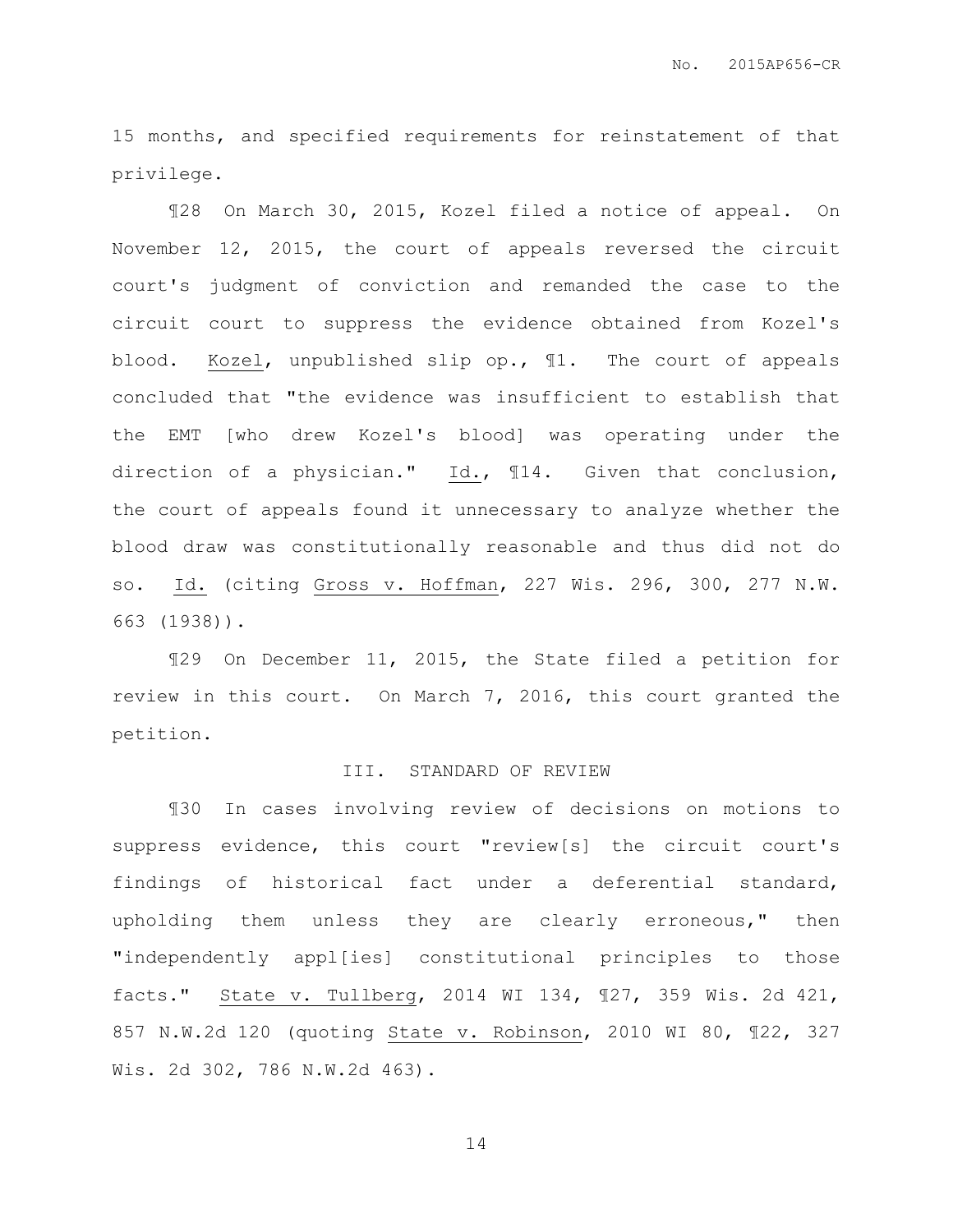¶31 This case also necessitates "interpretation and application" of a statute, matters "present[ing] questions of law that we review de novo while benefiting from the analyses of the court of appeals and circuit court." Journal Times v. Racine Bd. of Police & Fire Comm'rs, 2015 WI 56, ¶42, 362 Wis. 2d 577, 866 N.W.2d 563 (quoting 118th St. Kenosha, LLC v. DOT, 2014 WI 125, ¶19, 359 Wis. 2d 30, 856 N.W.2d 486).

### IV. ANALYSIS

¶32 We need address only two issues in this case: (1) whether Goethel was a "person acting under the direction of a physician" when he drew Kozel's blood, Wis. Stat. § 343.305(5)(b); and (2) whether Kozel's blood was drawn in a constitutionally reasonable manner. We now analyze these questions.<sup>4</sup>

> A. Whether Goethel Was a Person Acting Under the Direction of a Physician When He Drew Kozel's Blood

¶33 Wisconsin Stat. § 343.305, "known as the implied consent law," Village of Elm Grove v. Brefka, 2013 WI 54, ¶19, 348 Wis. 2d 282, 832 N.W.2d 121, amended by 2013 WI 86, 350

 $\overline{a}$ 

<sup>&</sup>lt;sup>4</sup> The State argues that suppression is not required even if Goethel did not comply with Wis. Stat. § 343.305(5)(b), as long as the blood draw that occurred was constitutionally reasonable. We need not resolve that issue in light of our conclusions today. See Walworth State Bank v. Abbey Springs Condo. Ass'n, Inc., 2016 WI 30, ¶13 n.7, 368 Wis. 2d 72, 878 N.W.2d 170 ("Typically, an appellate court should decide cases on the narrowest possible grounds." (quoting Maryland Arms Ltd. P'ship v. Connell, 2010 WI 64, ¶48, 326 Wis. 2d 300, 786 N.W.2d 15)). This opinion should not be read to address the issue.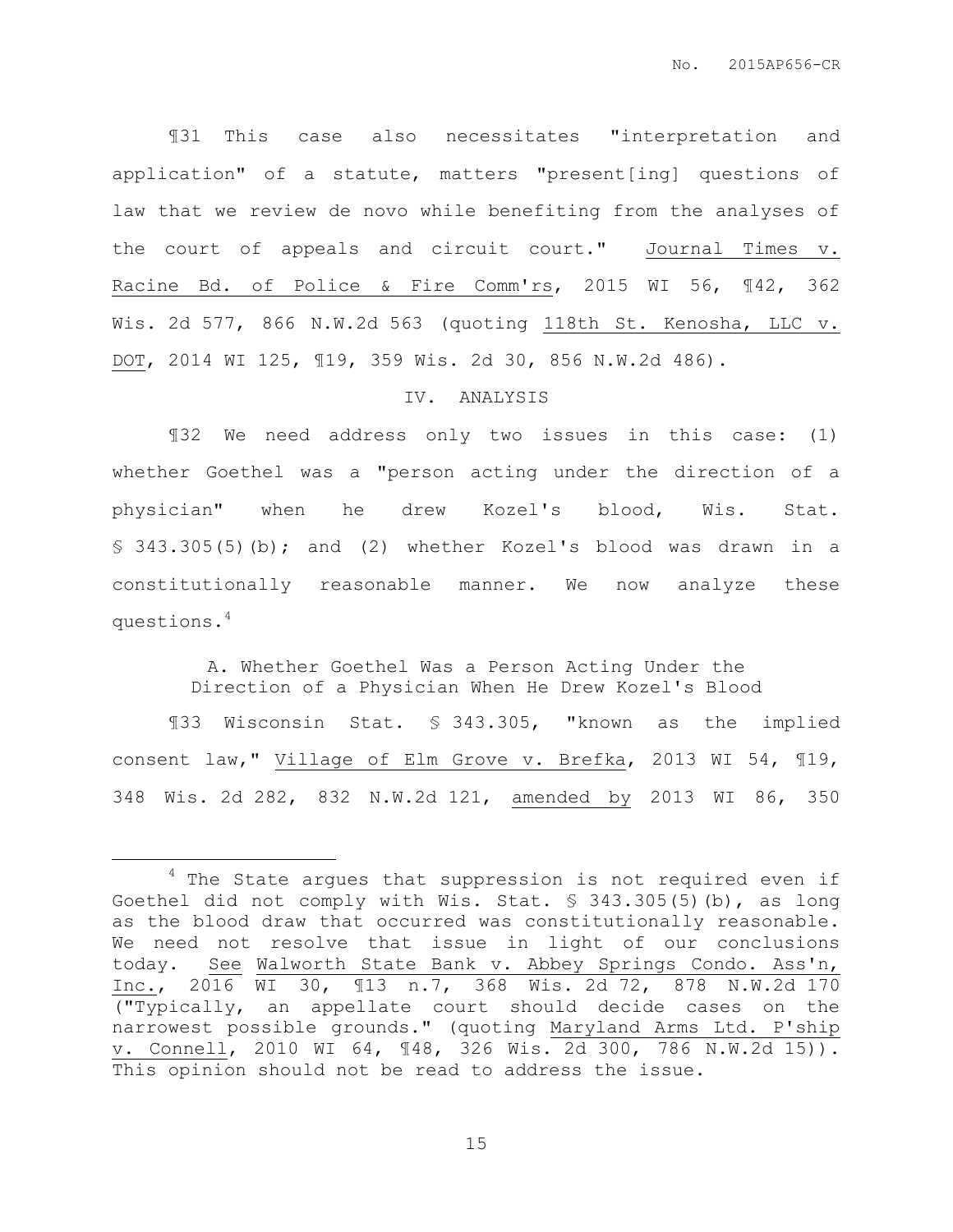Wis. 2d 724, 838 N.W.2d 87, governs the testing of a motorist's "breath, blood or urine, for the purpose of determining the presence or quantity in his or her blood or breath, of alcohol, controlled substances, controlled substance analogs or other drugs, or any combination of alcohol, controlled substances, controlled substance analogs and other drugs." Wis. Stat. § 343.305(2). We examine a "single, narrow aspect of the procedures set forth in the implied consent law," Brefka, 348 Wis. 2d 282, ¶19, namely the set of individuals authorized to draw blood under the statute.

¶34 Section 343.305(5)(b) provides in relevant part:

Blood may be withdrawn . . . to determine the presence or quantity of alcohol, a controlled substance, a controlled substance analog or any other drug, or any combination of alcohol, controlled substance, controlled substance analog and any other drug in the blood only by a physician, registered nurse, medical technologist, physician assistant or person acting under the direction of a physician.

Wis. Stat.  $\frac{1}{5}$  343.305(5)(b) (emphasis added).<sup>5</sup> The State argues that this requirement is fulfilled because Goethel drew blood

 $\overline{a}$ 

<sup>&</sup>lt;sup>5</sup> The legislature recently amended the language at issue in this case. See 2013 Wis. Act. 224, § 3. The statute now reads, in relevant part:

Blood may be withdrawn . . . to determine the presence or quantity of alcohol, a controlled substance, a controlled substance analog, or any other drug, or any combination of alcohol, controlled substance, controlled substance analog, and any other drug in the blood only by a physician, registered nurse, medical technologist, physician assistant, phlebotomist, or other medical professional who is (continued)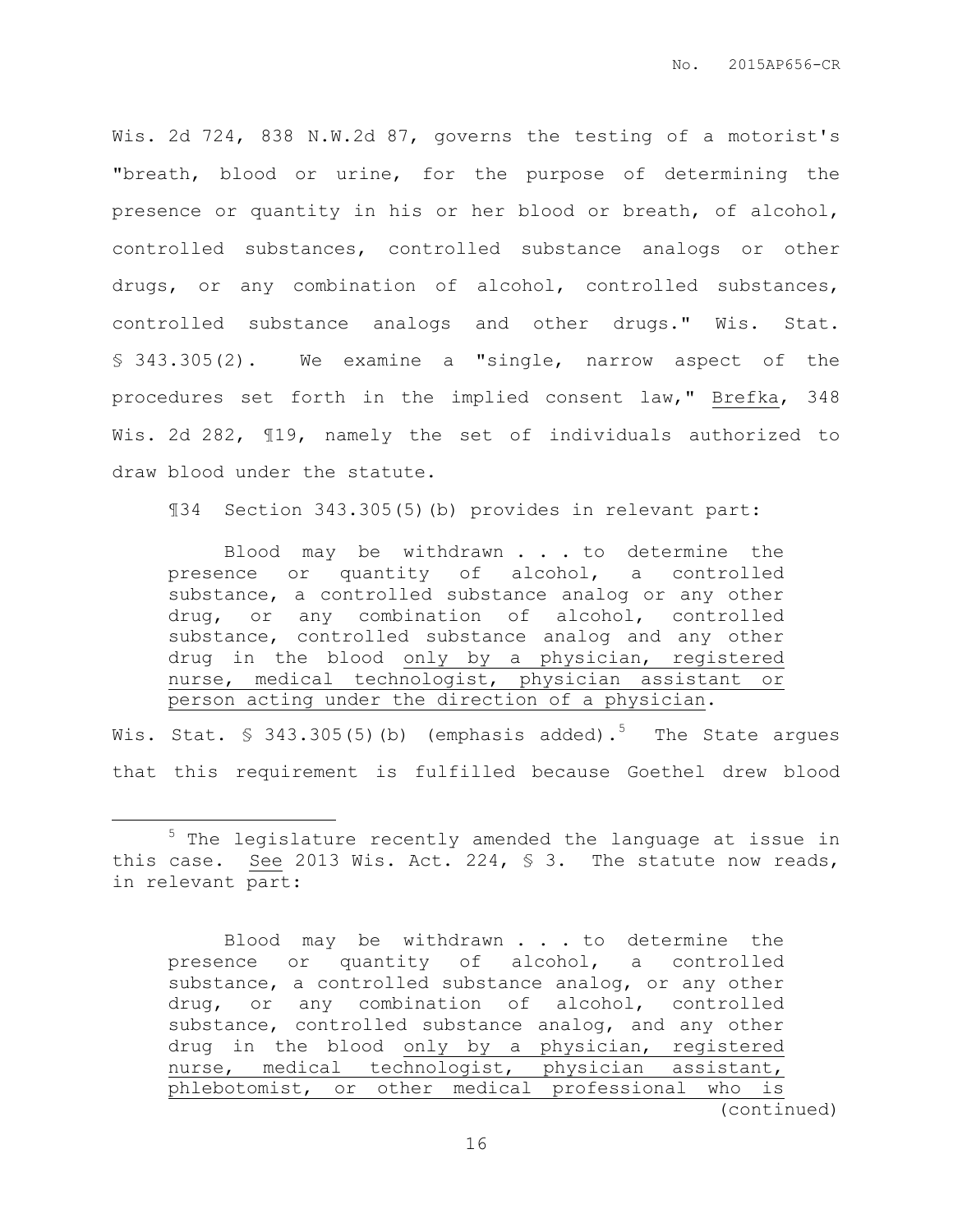under the direction of Dr. Mendoza. Kozel contends that the evidence introduced by the State was insufficient to establish compliance with the statute. There appears to be no dispute, nor any reason to dispute, that Goethel is a "person" and that Dr. Mendoza is a "physician" within the meaning of § 343.305(5)(b). Thus, the only question is whether Goethel was "acting under the direction" of Dr. Mendoza when he drew Kozel's blood. We conclude that the evidence is sufficient to show that Goethel was a "person acting under the direction of a physician." Id.

¶35 "[W]e have repeatedly held that statutory interpretation 'begins with the language of the statute. If the meaning of the statute is plain, we ordinarily stop the inquiry.' Statutory language is given its common, ordinary, and accepted meaning, except that technical or specially-defined words or phrases are given their technical or special definitional meaning." State ex rel. Kalal v. Circuit Court for Dane Cty., 2004 WI 58, ¶45, 271 Wis. 2d 633, 681 N.W.2d 110 (citations omitted) (quoting Seider v. O'Connell, 2000 WI 76, ¶43, 236 Wis. 2d 211, 612 N.W.2d 659). The court of appeals below relied on a definition of "direction" taken from Webster's Third New International Dictionary: "guidance or supervision of action, conduct, or operation." Kozel, unpublished slip op.,

# authorized to draw blood, or person acting under the direction of a physician.

Wis. Stat. § 343.305(5)(b) (2013-14) (emphasis added).

 $\overline{a}$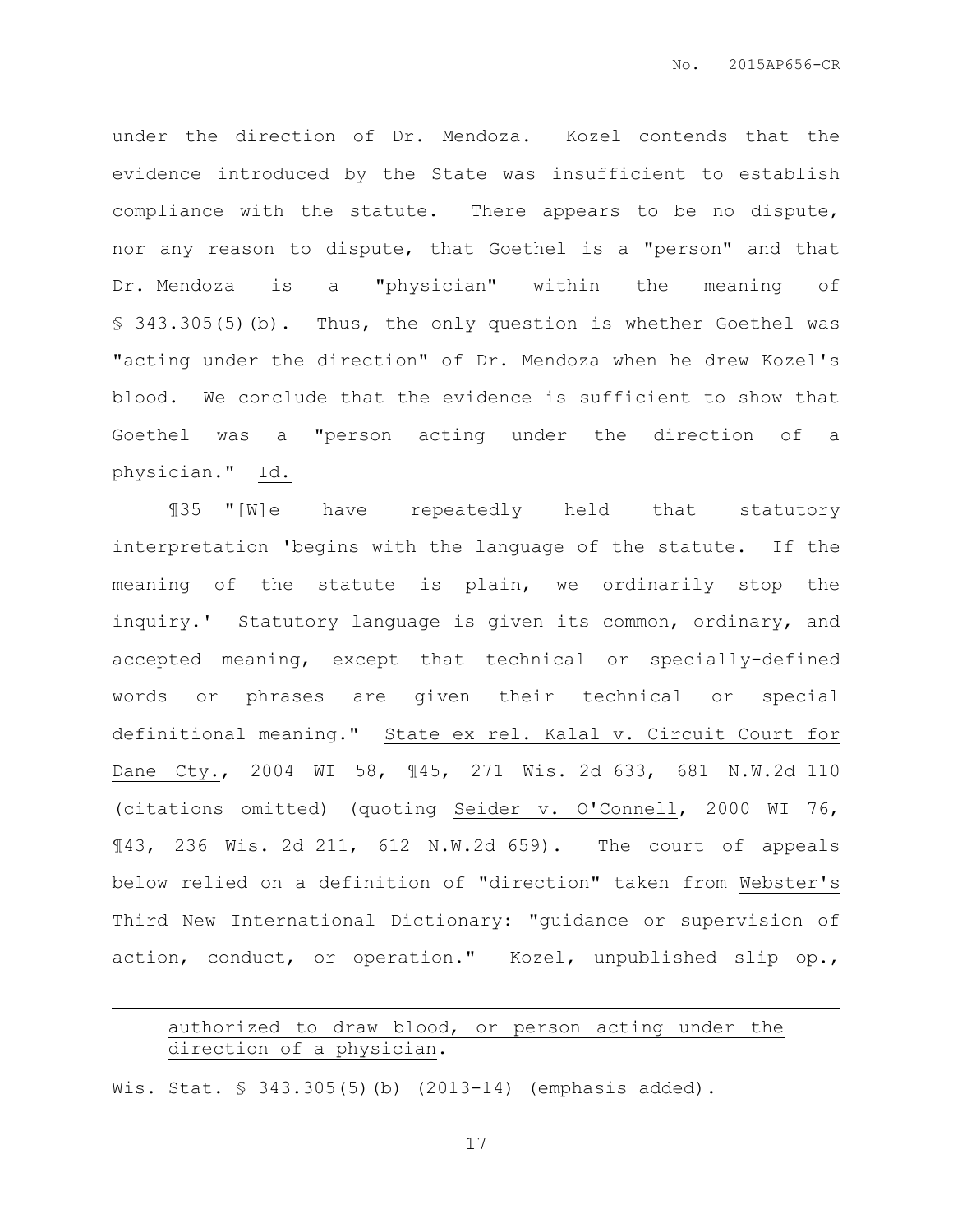¶13 (quoting Direction, Webster's Third New International Dictionary 640 (1993)). This definition is adequate for our purposes.

¶36 The evidence below showed that Dr. Mendoza, the medical "director" of BDAS of at least seven years, specifically "authorized a standing order" for BDAS EMT intermediate technicians such as Kozel to perform blood draws when requested to do so by law enforcement. A "standing order" is "an instruction or prescribed procedure in force permanently or until specifically changed or canceled." Standing order, Webster's Third New International Dictionary 2224 (1993). Dr. Mendoza's authorization was formalized in a writing which also contained his confirmation that the EMTs had "completed extensive training regarding the procedures and legalities of obtaining blood draws." Finally, Goethel was able to contact Dr. Mendoza if necessary when performing a blood draw.

¶37 This evidence demonstrates that BDAS EMTs are acting under Dr. Mendoza's direction. The concept of "direction" reasonably contemplates varying degrees of proximity between a director and the person whose actions he or she guides rather than a single, set relationship applicable in all cases. Had the legislature envisioned only one manner of "direction," it would have spelled out the specific procedures that a physician and the person he or she directs must follow to meet that requirement. See State v. Penzkofer, 184 Wis. 2d 262, 266, 516 N.W.2d 774 (Ct. App. 1994) ("[T]he legislature could have chosen to require the test to be taken by or taken in the presence of a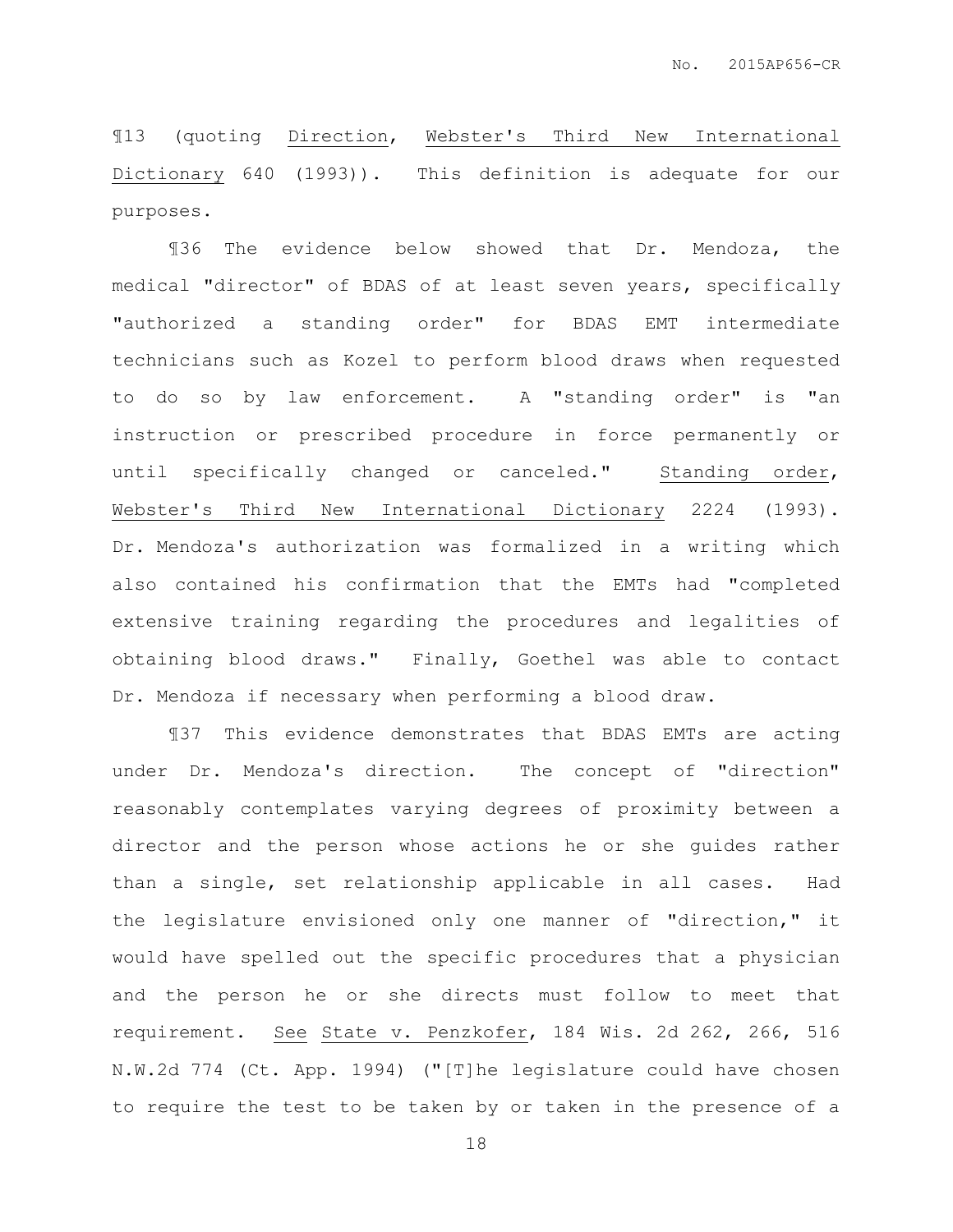physician, but it did not."); cf., e.g., Longview Fibre Co. v. Rasmussen, 980 F.2d 1307, 1314 (9th Cir. 1992) (dismissing petition for review) ("Had Congress intended a more general meaning, it would have used more general words.").

¶38 If Dr. Mendoza had trained the BDAS EMTs himself, ordered each blood draw on a case-by-case basis, and personally observed each individual blood draw, there would likely be no dispute that the EMTs were acting under Dr. Mendoza's direction. But blood draws are "routine" affairs, Schmerber v. California, 384 U.S. 757, 771 n.13 (1966) (quoting Breithaupt v. Abram, 352 U.S. 432, 436 (1957)), and nothing in Wis. Stat. § 343.305(5)(b) prevents a physician from supervising such standard procedures in a more streamlined fashion. Thus, instead of training the EMTs on his own, Dr. Mendoza satisfied himself that the EMTs had "completed extensive training regarding the procedures and legalities of obtaining blood draws" and made that fact known to others in his writing. Instead of ordering each blood draw on a case-by-case basis, Dr. Mendoza issued a standing order authorizing EMTs to draw blood when requested to do so by law enforcement. And instead of personally observing each individual blood draw, Dr. Mendoza allowed EMTs to perform blood draws on their own, but made himself accessible by telephone should any problems arise.

¶39 The testimony below leaves no doubt that it is Dr. Mendoza who is in charge of blood-drawing activities conducted by BDAS EMTs. To require more evidence than what the State provided below to establish that Goethel was acting under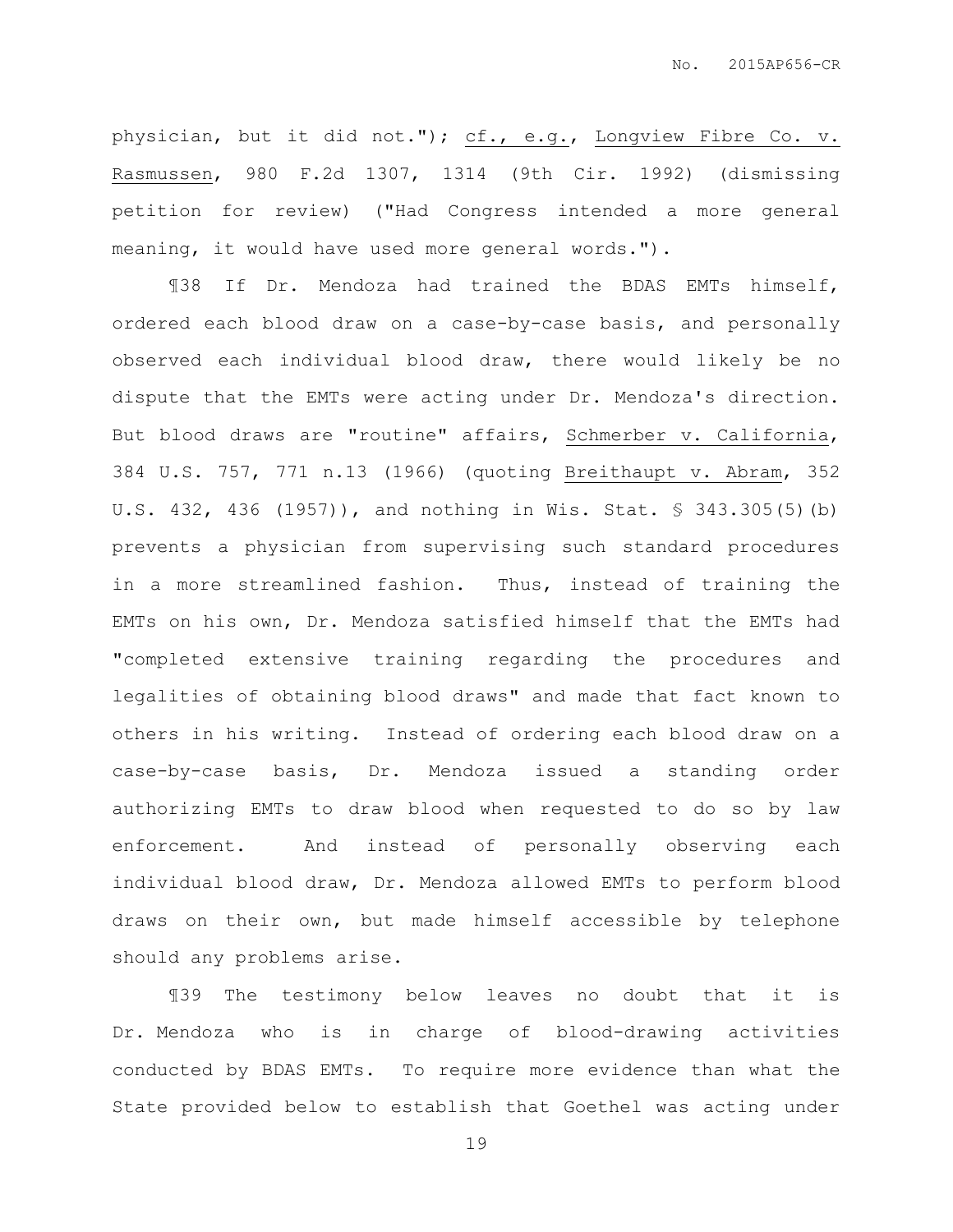the direction of Dr. Mendoza would be to require a specific type or degree of direction where the statute at issue does not so specify. "We will not read into the statute a limitation the plain language does not evidence." Cty. of Dane v. LIRC, 2009 WI 9, ¶33, 315 Wis. 2d 293, 759 N.W.2d 571. The court of appeals erred in concluding otherwise.

B. Whether Kozel's Blood Was Drawn in a Constitutionally Reasonable Manner

¶40 The Fourth Amendment to the United States Constitution, applicable to the states though the Fourteenth Amendment, e.g., State v. Kramer, 2009 WI 14, 118, 315 Wis. 2d 414, 759 N.W.2d 598 (citing Mapp v. Ohio, 367 U.S. 643 (1961)), provides:

The right of the people to be secure in their persons, houses, papers, and effects, against unreasonable searches and seizures, shall not be violated, and no Warrants shall issue, but upon probable cause, supported by Oath or affirmation, and particularly describing the place to be searched, and the persons or things to be seized.

U.S. Const. amend. IV.<sup>6</sup> "Virtually any 'intrusio[n] into the human body' will work an invasion of '"cherished personal security" that is subject to constitutional scrutiny.'" Maryland v. King, 569 U.S. \_\_\_, 133 S. Ct. 1958, 1969 (2013)

 $\overline{a}$ 

 $6$  "We have historically interpreted the Wisconsin Constitution's [Article I, § 11] protections in this area identically to the protections under the Fourth Amendment as defined by the United States Supreme Court." State v. Dearborn, 2010 WI 84, ¶14, 327 Wis. 2d 252, 786 N.W.2d 97 (citing State v. Kramer, 2009 WI 14, ¶18, 315 Wis. 2d 414, 759 N.W.2d 598). We will reference only the Fourth Amendment in this opinion.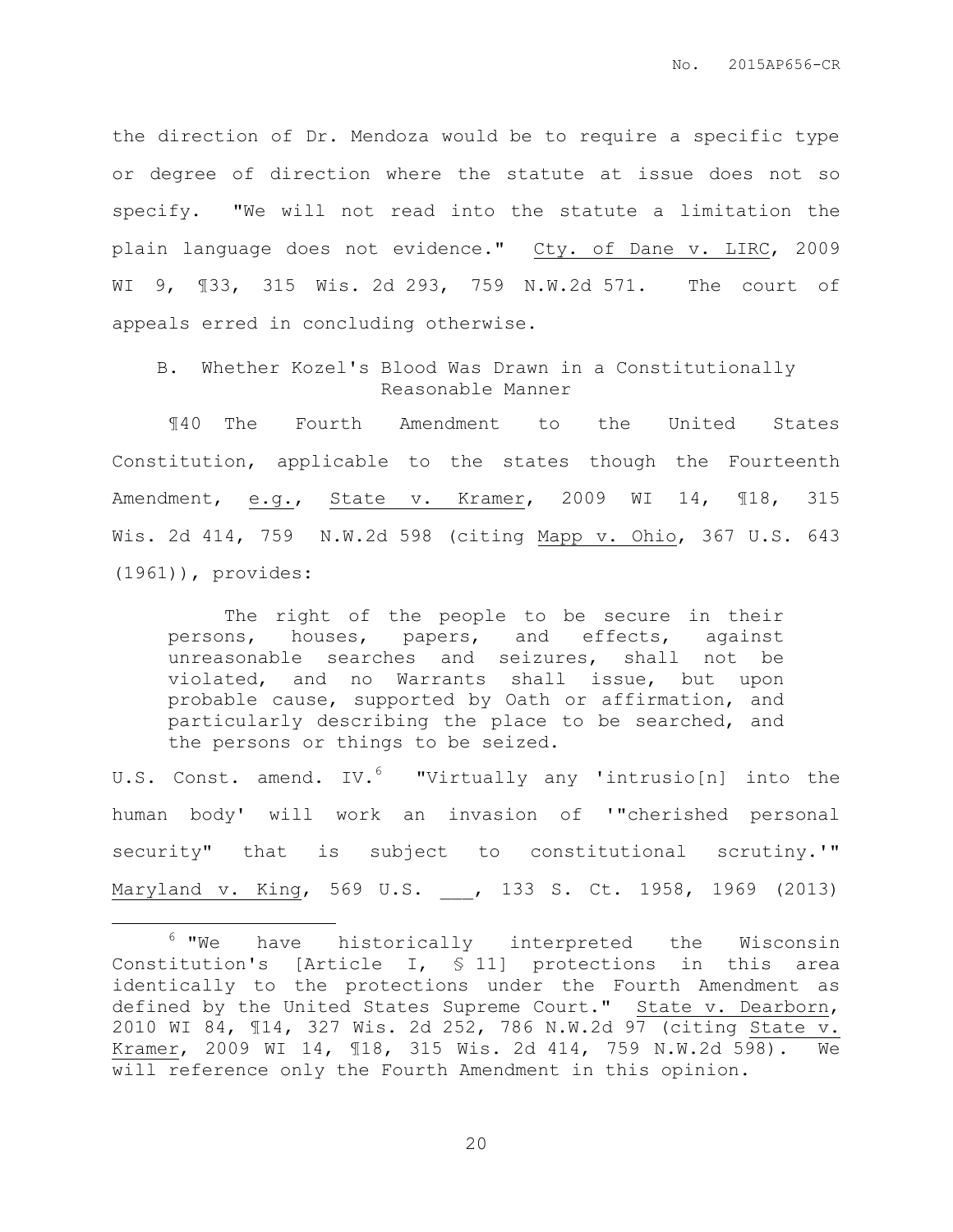(alteration in original) (citation omitted) (quoting Schmerber, 384 U.S. at 770; then quoting Cupp v. Murphy, 412 U.S. 291, 295 (1973)). Consistent with this principle, "the taking of a blood sample . . . is a search" under the Fourth Amendment. Birchfield v. North Dakota, 579 U.S. \_\_\_, 136 S. Ct. 2160, 2173 (2016).

¶41 Nevertheless, "[t]he Fourth Amendment's proper function is to constrain, not against all intrusions as such, but against intrusions which are not justified in the circumstances, or which are made in an improper manner." King, 133 S. Ct. at 1969 (quoting Schmerber, 384 U.S. at 768).

¶42 In Schmerber the Supreme Court assessed the constitutional reasonableness of a blood draw of a drunk driver, characterizing the applicable issues as "whether the police were justified in requiring petitioner to submit to the blood test, and whether the means and procedures employed in taking his blood respected relevant Fourth Amendment standards of reasonableness." Schmerber, 384 U.S. at 758-59, 768. After concluding that a warrant was not required in that case, id. at 768-71, the Supreme Court briefly examined the State's "means of testing" the defendant's blood-alcohol content and "manner" in which "the test was performed."  $\underline{Id.}$  at 771-72. With regard to the State's "means of testing," the Supreme Court explained:

Extraction of blood samples for testing is a highly effective means of determining the degree to which a person is under the influence of alcohol. Such tests are a commonplace in these days of periodic physical examination and experience with them teaches that the quantity of blood extracted is minimal, and that for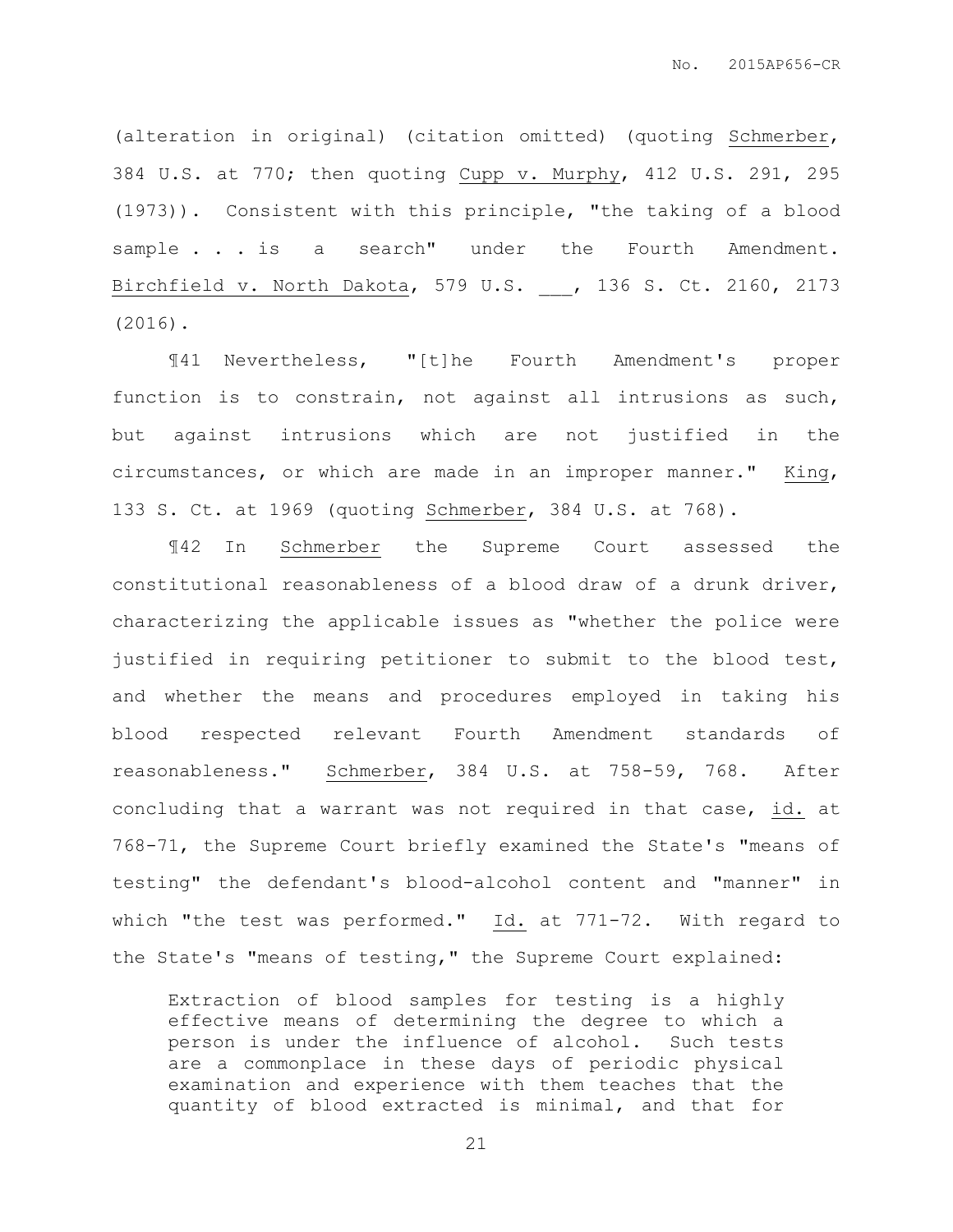most people the procedure involves virtually no risk, trauma, or pain.

Id. at 771 (citation omitted). In a footnote, the court remarked:

The blood test procedure has become routine in our everyday life. It is a ritual for those going into the military service as well as those applying for marriage licenses. Many colleges require such tests before permitting entrance and literally millions of us have voluntarily gone through the same, though a longer, routine in becoming blood donors.

Id. at 771 n.13 (quoting Breithaupt, 352 U.S. at 436). With regard to the "manner" in which "the test was performed," the Court concluded:

[T]he record shows that the test was performed in a reasonable manner. Petitioner's blood was taken by a physician in a hospital environment according to accepted medical practices. We are thus not presented with the serious questions which would arise if a search involving use of a medical technique, even of the most rudimentary sort, were made by other than medical personnel or in other than a medical environment——for example, if it were administered by police in the privacy of the stationhouse. To tolerate searches under these conditions might be to invite an unjustified element of personal risk of infection and pain.

Id. at 771-72.

¶43 Kozel argues that certain material differences between the blood draw that occurred in this case and the blood draw that occurred in Schmerber require suppression of evidence. Specifically, Kozel simply maintains that the State failed to establish that the manner in which the State drew his blood--by an EMT in a jail rather than "by a physician in a hospital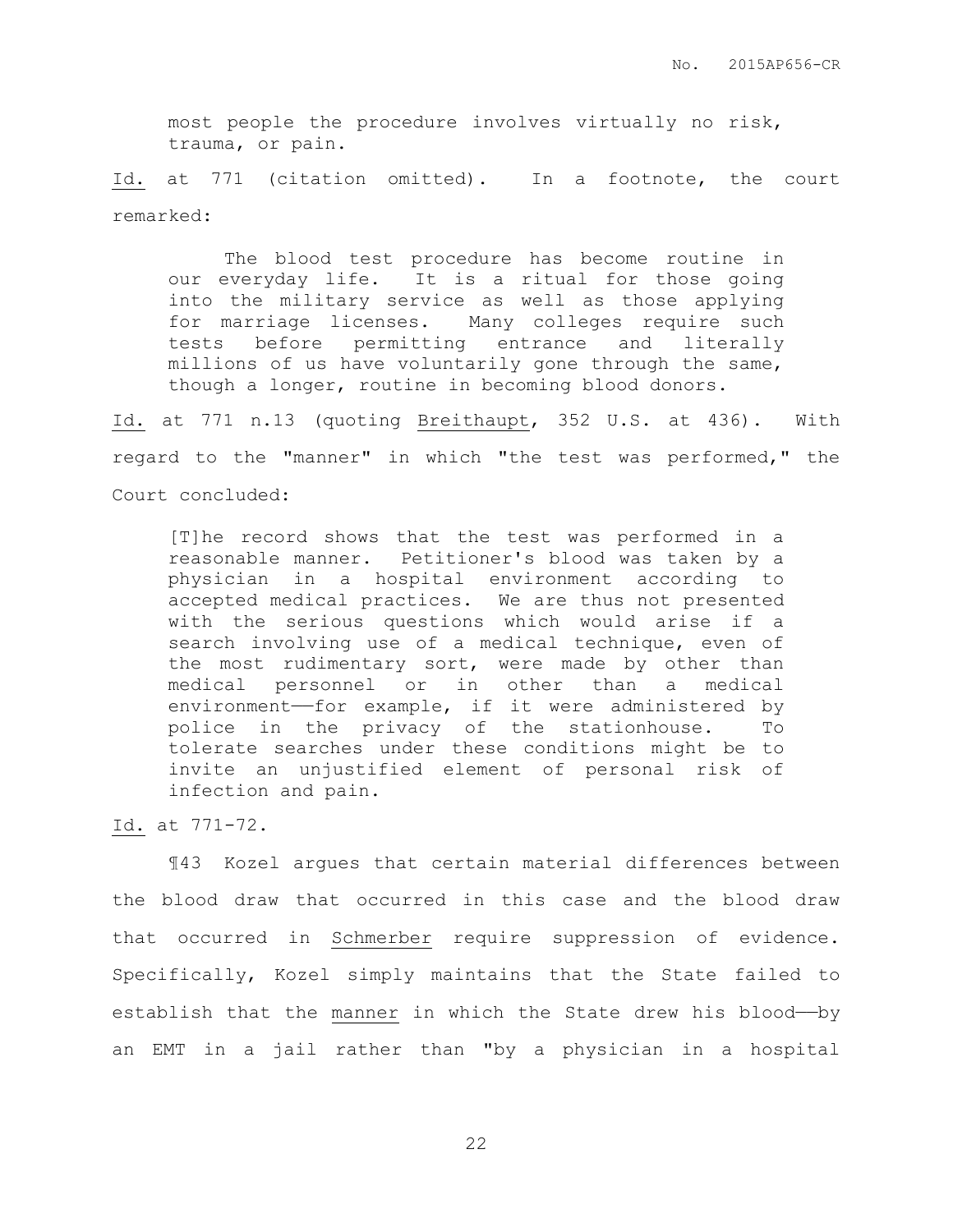environment according to accepted medical practices," id. at  $771$ —was constitutionally reasonable. We reject this argument.<sup>7</sup>

¶44 First, it was not unreasonable for an EMT, as opposed to a physician, to draw Kozel's blood. We need not resolve the parties' dispute over whether Goethel technically qualifies as a "medical professional" or a "paraprofessional." The important point for constitutional purposes is that the evidence demonstrated that Goethel was thoroughly trained and experienced in properly drawing blood. Additionally, if any medical issues arose for which Goethel was not equipped, Goethel had access to physicians who could assist. The Schmerber Court explained with regard to blood testing that "for most people the procedure involves virtually no risk, trauma, or pain." Id. at 771. Its concern——though it did not decide the issue——was that procedures "made by other than medical personnel . . . might . . . invite an unjustified element of personal risk of infection and pain." Id. at 772. We fail to see how performance of such an everyday

 $\overline{a}$ 

 $7$  Kozel does not argue that other differences between the circumstances in Schmerber and those in this case require suppression, and we do not comment on them. See generally Winston v. Lee, 470 U.S. 753, 760-63 (2013) (discussing the list of items considered by the Supreme Court in Schmerber v. California, 384 U.S. 757 (1966), as relevant to the constitutionality of the blood test that occurred in that case, including "the ordinary requirements of the Fourth Amendment," "the extent to which the procedure may threaten the safety or health of the individual," "the extent of intrusion upon the individual's dignitary interests in personal privacy and bodily integrity," and "the community's interest in fairly and accurately determining guilt or innocence").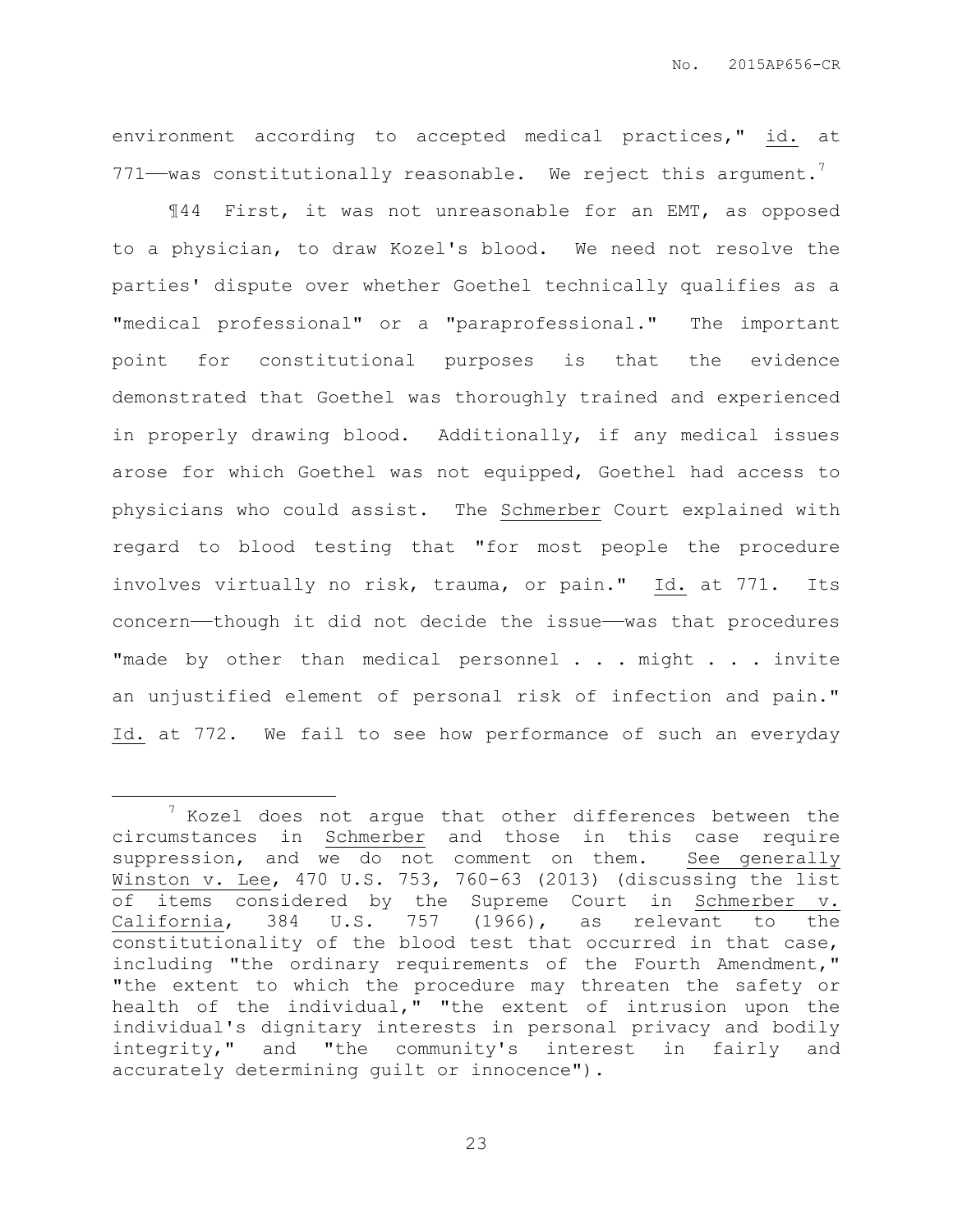procedure by a licensed, certified EMT unjustifiably increases such a risk. The evidence presented showed the opposite. Nor do we conclude that the State's failure to introduce specific protocols for drawing blood mandates a different result, where Goethel testified as to his training in drawing blood, the specific procedures he was taught to follow, and the fact that he followed those procedures in this case. The circuit court's finding that Kozel's blood was drawn "in accordance with medically accepted procedures" is not clearly erroneous.

¶45 Second, it was not unreasonable for the blood draw to occur in the non-medical setting of the jail. As the trial court explained, the evidence indicated that the room in which Kozel's blood was drawn "was clean and as clean as a hospital emergency room." Further, Goethel used a new blood draw kit containing a sterile needle. While some non-medical settings— indeed, some jails—might "invite an unjustified element of personal risk of infection and pain," Schmerber, 384 U.S. at 772, the evidence presented by the State dispelled any such fears as to the particular room in the particular jail at issue. See State v. Daggett, 2002 WI App 32, ¶14, 250 Wis. 2d 112, 640 N.W.2d 546 ("[W]e reject Daggett's assertion that blood draws must take place in a hospital setting in order to be constitutionally reasonable. Although Schmerber urged caution, it did not categorically reject the possibility that a blood draw could take place in a non-medical setting." (citation omitted)).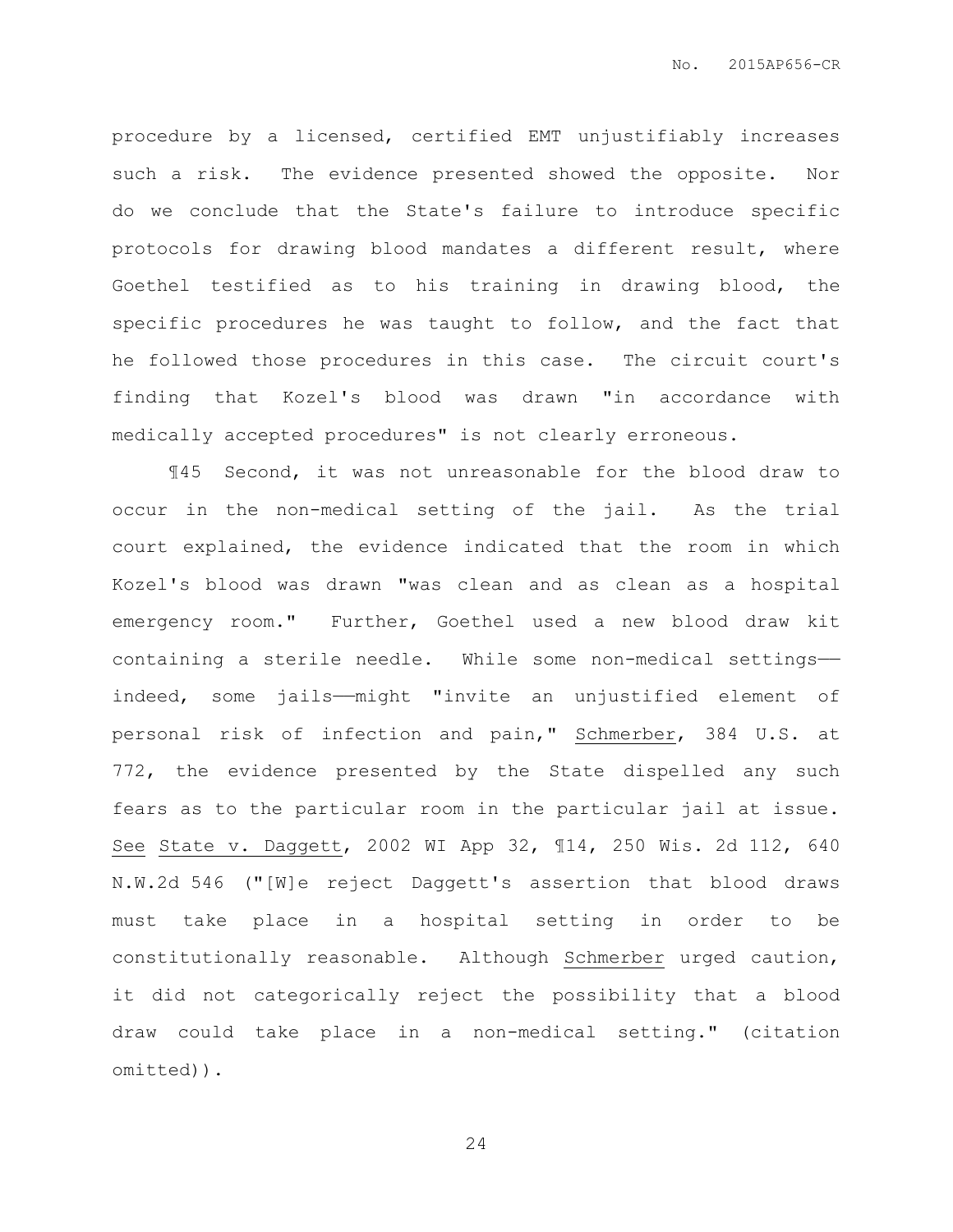¶46 Finally, we would be remiss if we failed to mention the lack of evidence that Kozel ever objected to the particular circumstances of the blood draw. See Schmerber, 384 U.S. at 771 ("Petitioner is not one of the few who on grounds of fear, concern for health, or religious scruple might prefer some other means of testing . . . . "); cf. Tullberg, 359 Wis. 2d 421, 131 ("A warrantless, nonconsensual blood draw of a suspected drunken driver complies with the Fourth Amendment if: . . . (4) the suspect did not reasonably object to the blood draw.").

¶47 In sum, the blood draw that occurred in this case was constitutionally reasonable. See, e.g., State v. Johnston, 336 S.W.3d 649, 651-53, 655, 664 (Tex. Crim. App. 2011) (blood draw in "blood-draw room" at police station by police officer certified as an intermediate EMT assisted by police officer certified as a basic EMT held constitutionally reasonable), cert. denied, 132 S. Ct. 212 (2011).

#### V. CONCLUSION

¶48 We conclude that the EMT who drew Kozel's blood was a "person acting under the direction of a physician," Wis. Stat. § 343.305(5)(b), and that Kozel's blood was drawn in a constitutionally reasonable manner. Accordingly, we reverse the decision of the court of appeals.

*By the Court.*-The decision of the court of appeals is reversed.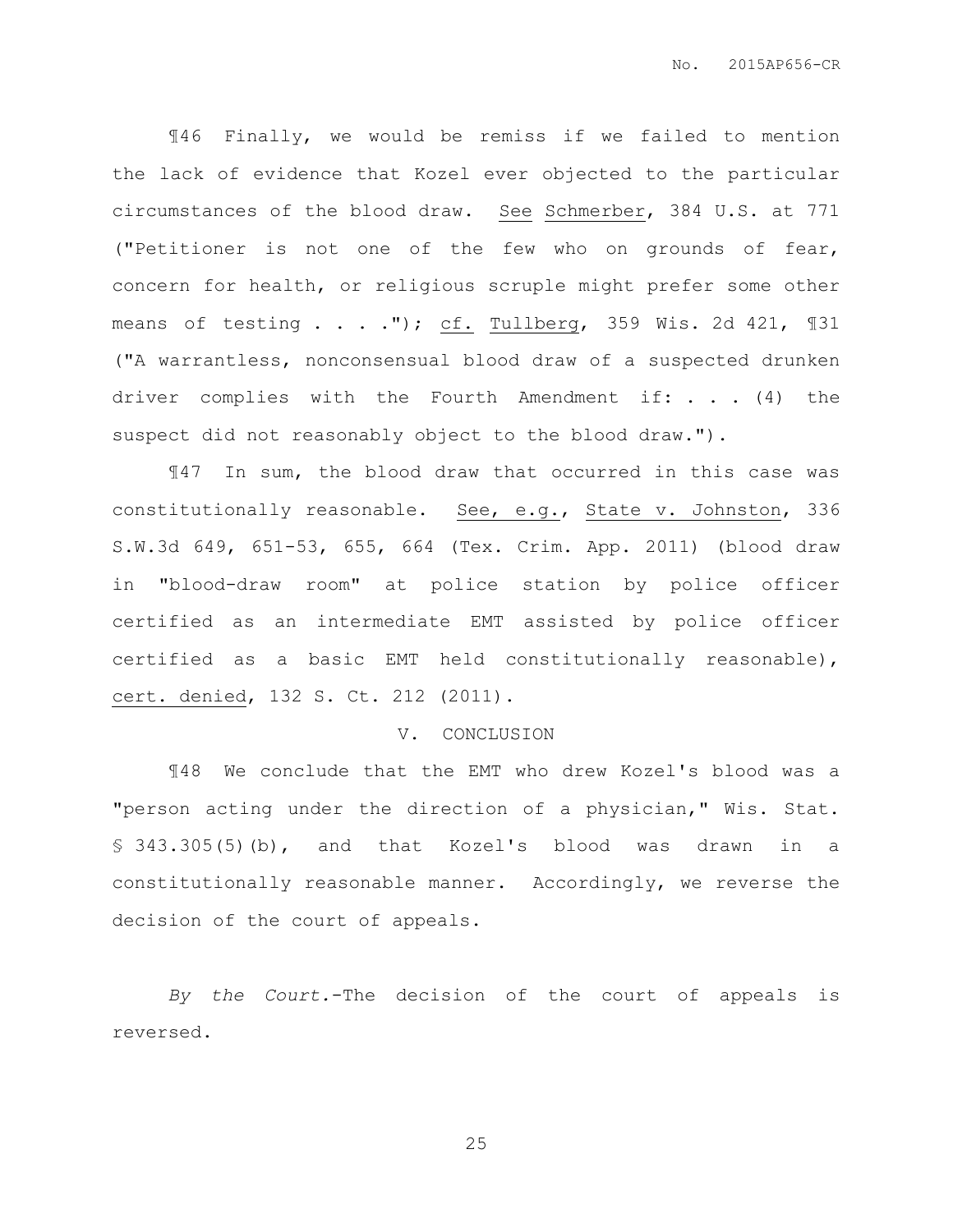¶49 ANN WALSH BRADLEY, J. *(dissenting).* As the State has acknowledged, this case in essence presents a question of sufficiency of evidence.

¶50 Because we are a law developing court setting precedent for the entire state, we generally do not accept for review sufficiency of evidence cases because they often are tied to the unique facts of a particular case and thus have very limited precedential value.

¶51 Likewise, we generally eschew cases of statutory interpretation where the statute has subsequently changed because of the limited application of the decision. Nevertheless, in this case the majority tackles both circumstances and reverses the unpublished decision of the court of appeals.

¶52 The petitioner, State of Wisconsin, asserts that the court of appeals erred when it determined that the State failed to present sufficient evidence to show that the EMT was a "person acting under the direction of a physician" as required by statute.<sup>1</sup> It further contends that under the facts presented it has demonstrated that the blood draw was constitutionally reasonable under the Fourth Amendment of the United States Constitution.

¶53 The majority agrees with the State. Majority op., ¶¶34, 48. However, it missteps in its analysis when construing

 $\overline{a}$ 

 $1$  Wis. Stat. § 343.305(5)(b) (2011-12). All subsequent references to the Wisconsin Statutes are to the 2011-12 version unless otherwise indicated.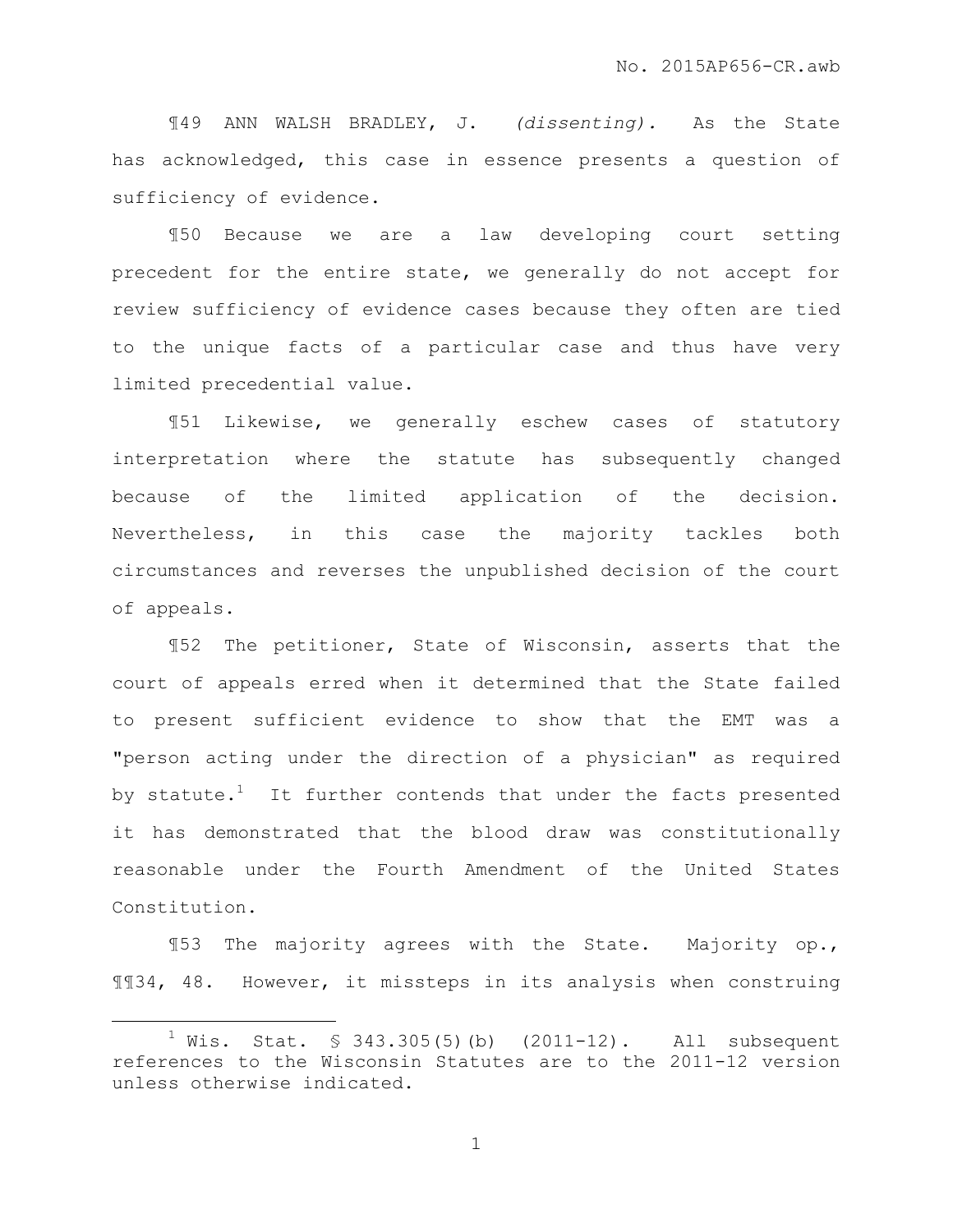the former statute by conflating the terms "direction" and "authorization," thereby sub silentio writing into the statute a word not used or intended by the legislature.

¶54 In determining that Kozel's blood draw satisfied statutory requirements and was constitutionally reasonable, the majority also errs when it excuses the failure of the State to present evidence sufficient to demonstrate that the EMT in this case was acting under the direction of a physician.

¶55 Contrary to the majority, I conclude that there is insufficient evidence to determine that the EMT-Intermediate technician who drew Kozel's blood was a "person acting under the direction of a physician" as required by Wis. Stat. § 343.305(5)(b). Likewise, I determine that Kozel's blood draw was not constitutionally reasonable based upon the facts of record.

¶56 I would affirm the court of appeals and remand to the circuit court for further proceedings. Accordingly, I respectfully dissent.

I

¶57 Wisconsin's implied consent statute authorizes legal blood draws in order to obtain evidence of intoxication. Section § 343.305(5)(b) provides in relevant part that "[b]lood may be withdrawn . . . to determine the presence or quantity of alcohol . . . only by a physician, registered nurse, medical technologist, physician assistant or person acting under the direction of a physician." In this case, Kozel's blood was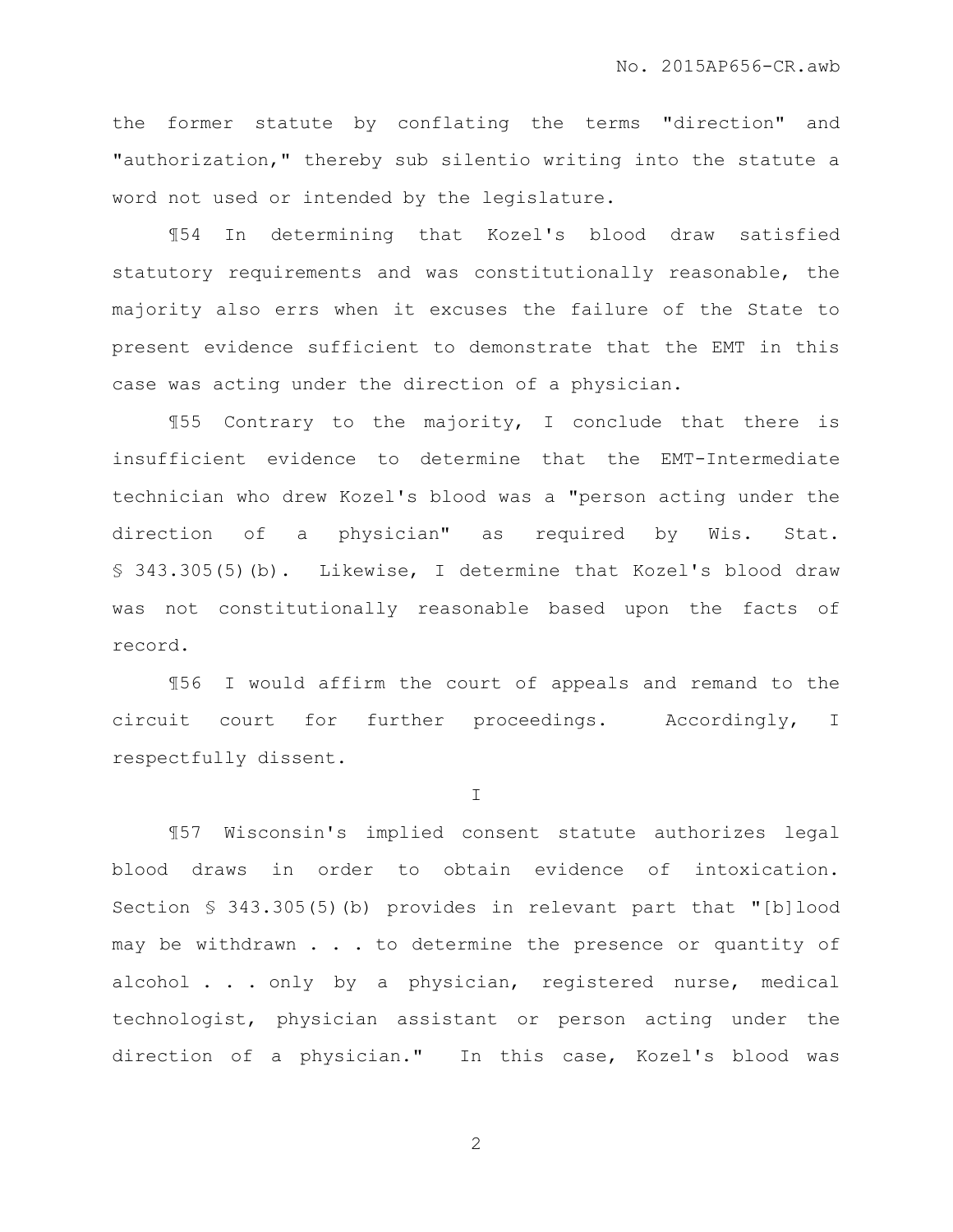drawn by an EMT-Intermediate Technician ("the EMT") in a prebooking room in the Sauk County Jail.

¶58 The State asserts that there was sufficient evidence to support the requirement that the EMT was a "person acting under the direction of a physician" pursuant to Wis. Stat. § 343.305(5)(b). The majority embraces the State's position.

¶59 In interpreting the statute, the majority relies on a plain meaning analysis of the term "direction." Majority op., ¶35. Initially it follows the court of appeals approach, adopting the dictionary definition which requires "guidance or supervision of action, conduct or operation." Id. However, it rejects the court of appeals conclusion that there is insufficient evidence in this record to show that the EMT was a "person acting under the direction of a physician." Majority op., ¶¶35-39 (citing Webster's Third New International Dictionary 640 (1993)).

¶60 The majority reasons that "[t]he concept of 'direction' reasonably contemplates varying degrees of proximity between a director and the person whose actions he or she guides rather than a single, set relationship applicable in all cases." Majority op., ¶37. I agree.

¶61 However, it proceeds next to set up a strawman only to subsequently knock it down when it concludes that "[h]ad the legislature envisioned only one manner of 'direction,' it would have spelled out the specific procedures that a physician and the person he or she directs must follow to meet that requirement." Id. According to the majority, "[w]e will not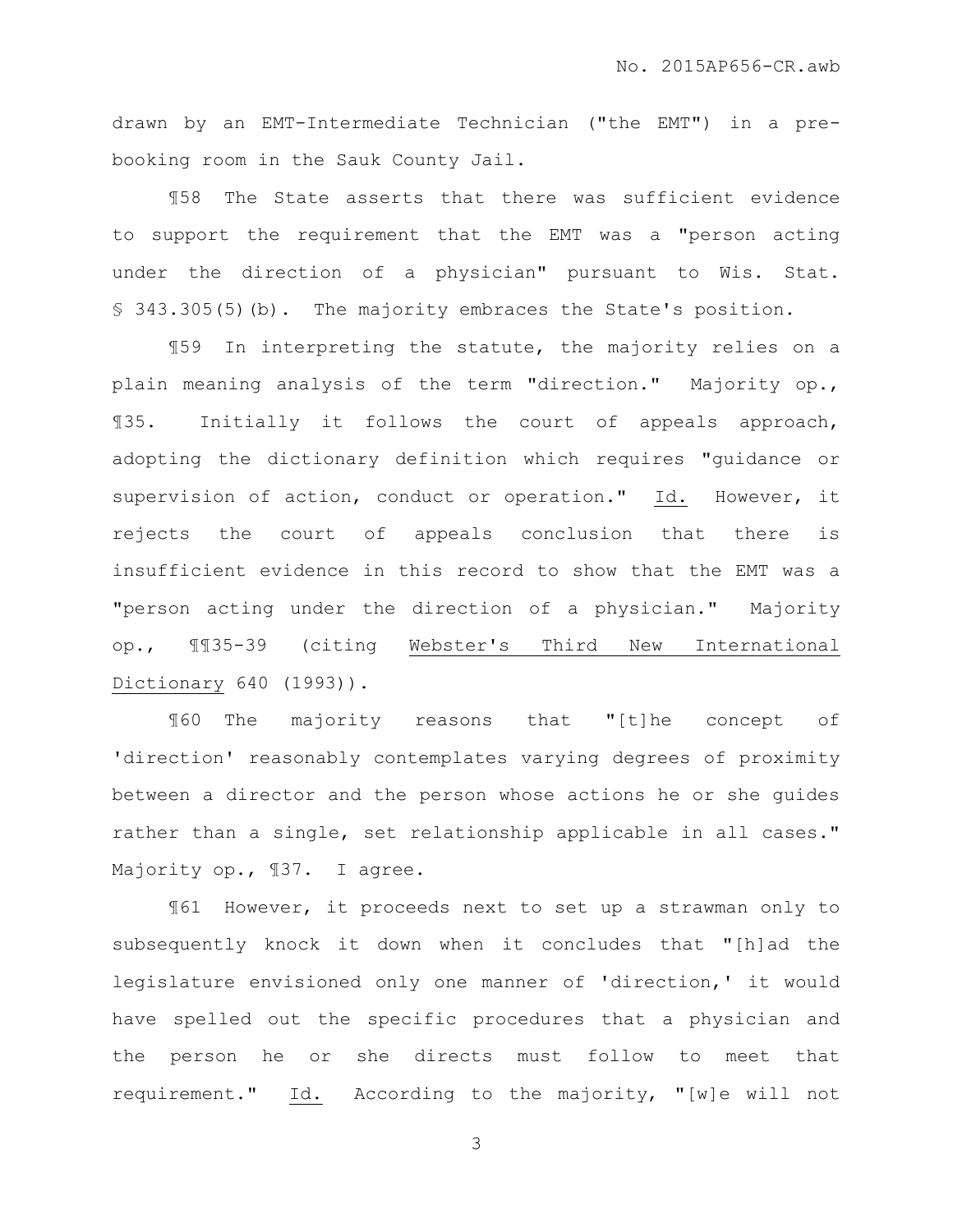read into the statute a limitation the plain language does not evidence." Majority op., ¶39 (quoting Cty. of Dane v. LIRC, 2009 WI 9, ¶33, 315 Wis. 2d 293, 759 N.W.2d 571).

¶62 No one even attempts to advance an argument that the statute should be read in such a limited fashion. Not the defendant, not the court of appeals and certainly not this dissent.

¶63 Rather, what needs to be done, and what the majority skirts by setting up the fabricated argument, is an examination of whether the evidence presented here demonstrates that the EMT was acting under the physician's direction, that is, under the "guidance or supervision of action, conduct or operation."

¶64 Although this court often resorts to using dictionary definitions when engaging in statutory construction, we also often find guidance by looking at how other courts have defined the same statutory language. In People v. Gregg, the Illinois court of appeals interpreted the statutory phrase "acting under the direction of a physician" in a similar context to this case.<sup>2</sup> 526 N.E.2d 537, 539 (Ill. App. Ct. 1988).

¶65 The Illinois court of appeals defined "acting under the direction" of a physician to mean that:

 $\overline{a}$ 

 $2$  77 Ill. Adm. Code 510.110(a)(2) (1985) provides in relevant part:

The blood sample shall be collected per venipuncture by a physician licensed to practice medicine by a registered nurse or by a trained phlebotomist acting under the direction of a licensed physician (emphasis added).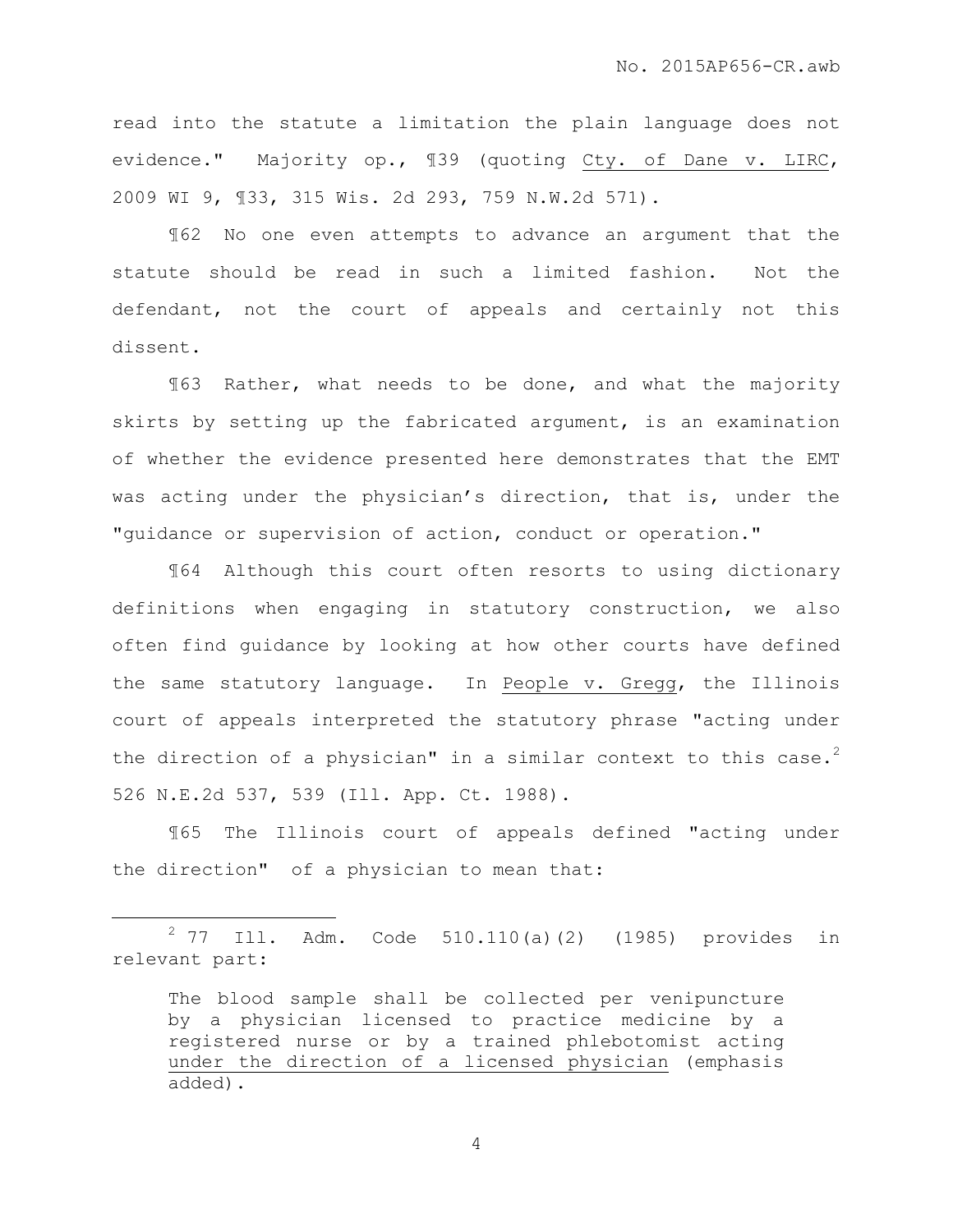[W]ork is performed under the guidance and direction of a supervisor who is responsible for the work, who plans work and methods, who is available on short notice to answer questions and deal with problems that are not strictly routine, who regularly reviews the work performed, and who is accountable for the results.

Id. (citing 77 Ill. Am. Code 300.330, 330.330, 350.330, 370.240, 390.330 (1985)).

¶66 The physician in Gregg was not present when a trained phlebotomist performed a blood draw, but was "responsible for supervising emergency room procedures." Id. at 538. Thus, Gregg concluded that "[i]n light of the complex and extensive procedures already required in performing a blood analysis," a trained phlebotomist acting under a physician's supervision sufficiently ensured the accuracy and uniformity of blood analysis. Id. at 539.

¶67 Armed with the dictionary definition of "direction" and further informed by Gregg's interpretation of the statutory phrase, I normally would turn next to an examination of whether the evidence here is sufficient to meet the statutory directive.

¶68 Yet, I would be remiss to ignore an additional impediment in the majority's statutory analysis. It missteps when it conflates the statutory term "direction" with a distinctly different term "authorization."

¶69 As set forth more fully above, "direction" requires guidance and supervision. The plain meaning of "authorize" is defined as "to give permission for (something); sanction."<sup>3</sup>

 $\overline{a}$ 

<sup>&</sup>lt;sup>3</sup> The majority does not include the definition of "authorize" in its opinion.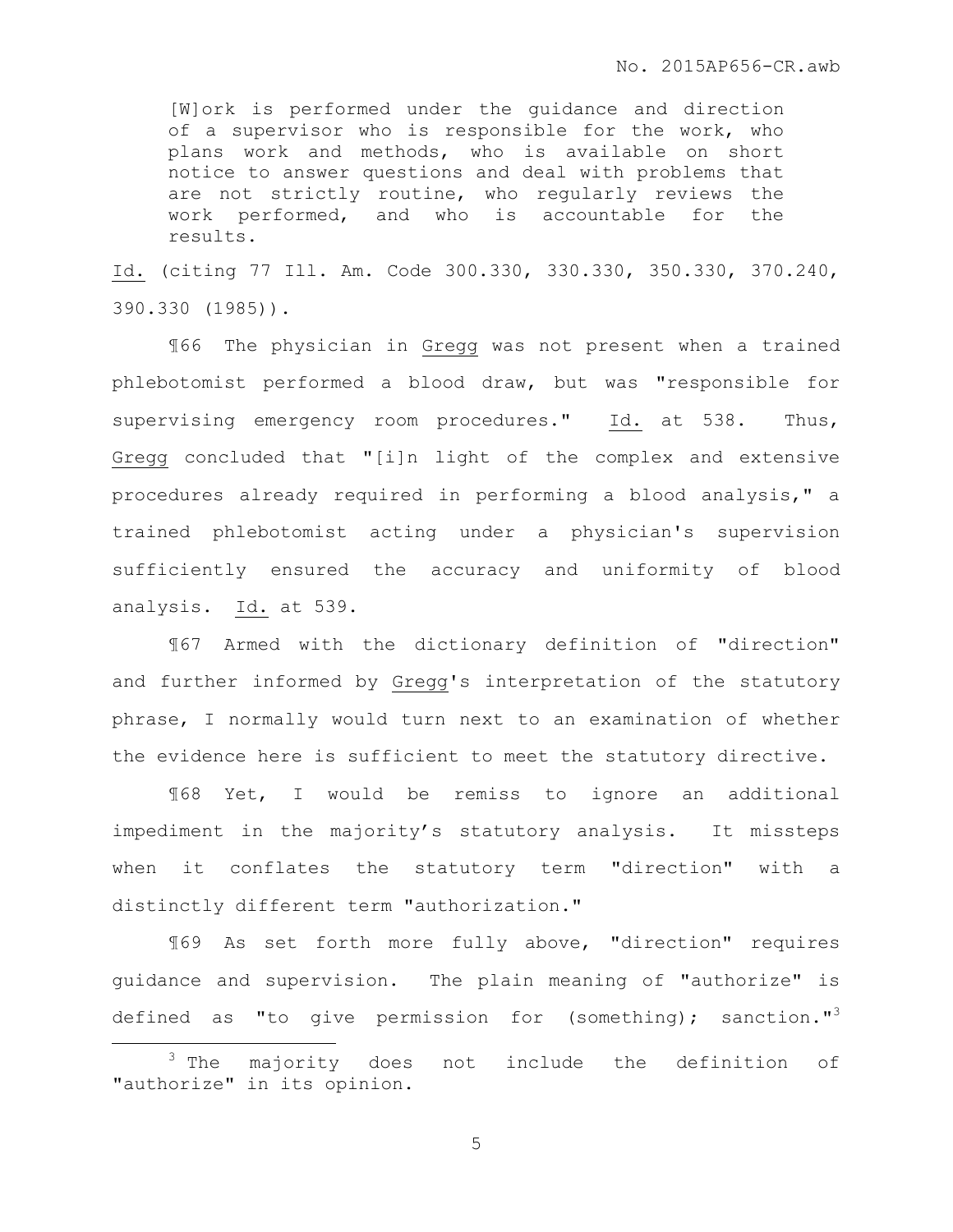American Heritage Dictionary of the English Language 120 (5th ed. 2011). Despite this distinction between "direction" and "authorization," in determining that the EMT was acting under the direction of a physician, the majority relies almost entirely on the fact that he was authorized by Dr. Mendoza to draw blood. See e.g., majority op., ¶36 ("The evidence below showed that Dr. Mendoza, the medical 'director' of BDAS of at least seven years, specifically 'authorized a standing order' for BDAS EMT intermediate technicians such as Kozel to perform blood draws when requested to do so by law enforcement. . . . Dr. Mendoza's authorization was formalized in writing  $\ldots$  . . .") (emphasis added); see also majority op.,  $\mathbb{I}\mathbb{I}^2$ , 15, 38.<sup>4</sup>

¶70 The majority relies upon an August 21, 2009 letter written by Dr. Mendoza, the Medical Director for the Baraboo District Ambulance Service, which authorized the EMT to perform the blood draws at the request of law enforcement. Specifically, Dr. Mendoza's letter "authorized a standing order for the EMT-Paramedics and approved EMT-Intermediate Technicians authority to draw legal blood draws at the request of law

 $\overline{a}$ 

 $4$  Majority op.,  $12$  ("The EMT was authorized in writing by a physician to draw blood when asked to do so by law enforcement."); majority op., ¶15 ("The State introduced into evidence . . . '[A] letter from Dr. Mendoza to our staff, our administration stating that the authorized EMT paramedics and intermediate technicians may perform legal blood draws.'"); majority op., ¶38 (" . . . Dr. Mendoza issued a standing order authorizing EMTs to draw blood when requested to do so by law enforcement.").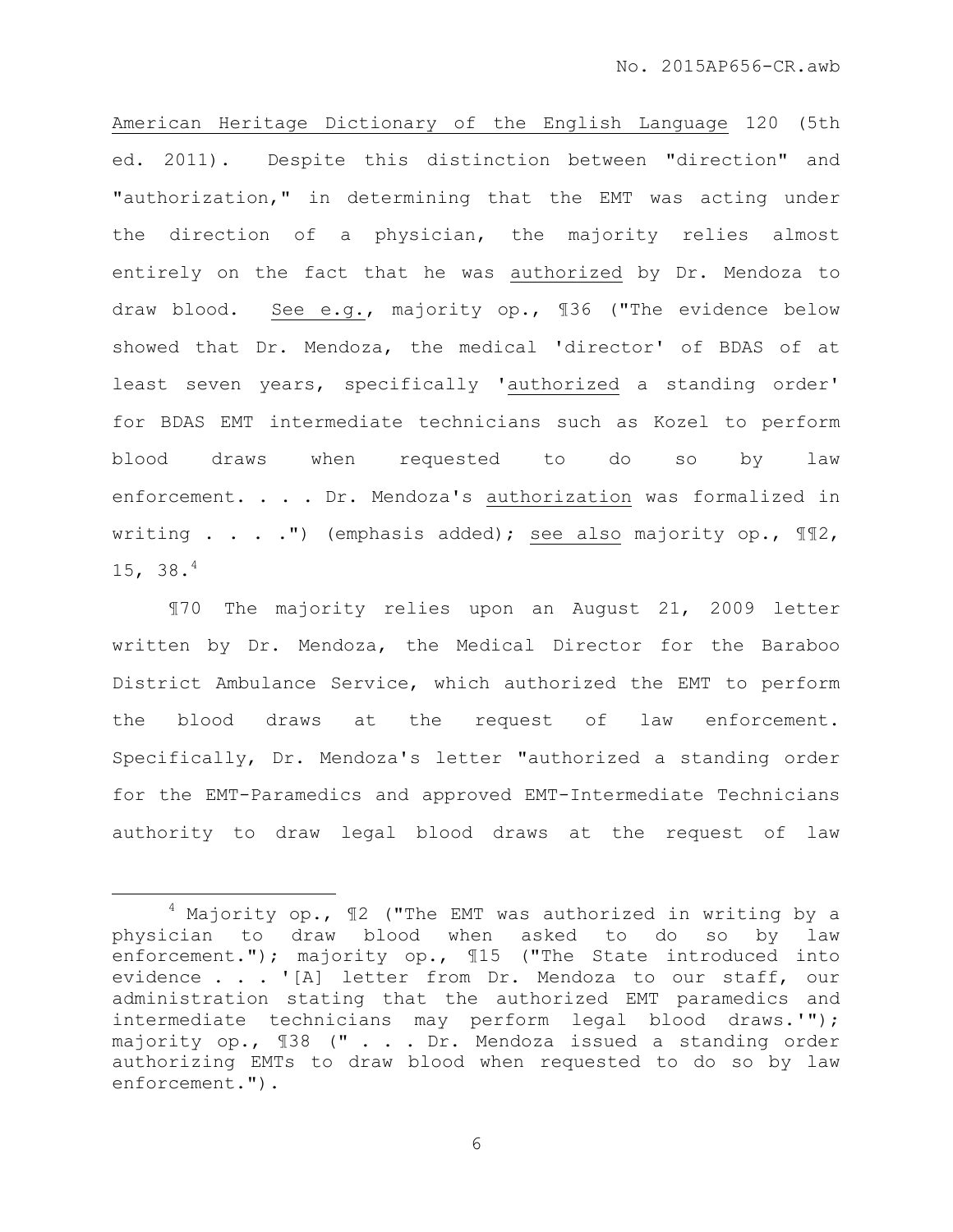enforcement officers." It further states that "[t]he Baraboo District Ambulance Services EMT-Paramedics and EMT-Intermediate Technicians are acting under the direction of my physician license."

¶71 As the court of appeals in this case explained, evidence that an EMT was authorized to act under a physician's license is not evidence that the EMT was acting under the physician's direction. State v. Kozel, No. 2015AP656-CR, unpublished slip op., ¶13 (Wis. Ct. App. Nov. 12, 2015). Dr. Mendoza's letter authorizes EMTs to conduct blood draws because it grants them the authority to do so at the request of law enforcement. However, it tells us nothing about the physician's guidance or supervision of the EMT's actions when conducting a blood draw.

¶72 The distinction between "directed" and "authorized" is further supported by recent changes to the statutory provision at issue here. Pursuant to 2013 WI Act 224, the legislature amended section 343.305(5)(b) to include medical professionals who are authorized to draw blood as a distinct category from a "person acting under the direction of a physician." Under the amended statute, a blood draw may now be performed by authorized medical professionals:

Blood may be withdrawn . . . to determine the presence or quantity of alcohol . . . only by a physician, registered nurse, medical technologist, physician assistant, phlebotomist, or other medical professional who is authorized to draw blood, or person acting under the direction of a physician.

Wis. Stat. § 343.305(5)(b) (2013-14) (emphasis added).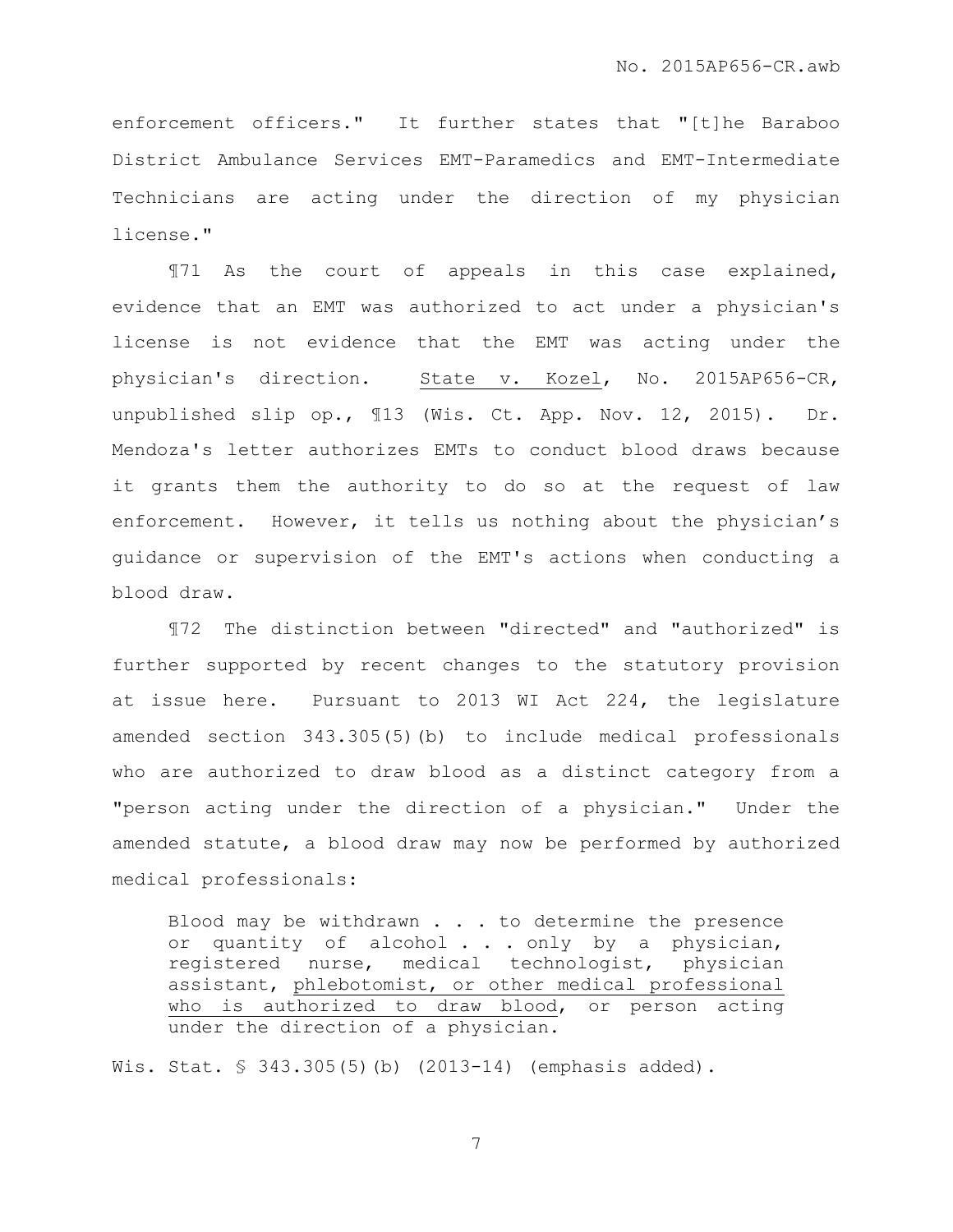¶73 According to the Wisconsin Legislative Council Act Memorandum for 2013 Wis. Act 224, the 2011-2012 version of the statute at issue in this case provided that only individuals "acting under the direction of a physician could draw blood." Conversely, the amended statute now allows a phlebotomist or other medical professional who is authorized to draw blood, in addition to the other health care providers listed under prior law:

Under prior law, only a physician, registered nurse, medical technologist, physician assistant, or personal acting under the direction of a physician could draw blood for alcohol or controlled substance testing.

Act 224 allows a phlebotomist or other medical professional who is authorized to draw blood, in addition to the other health care providers listed under prior law, to draw blood for alcohol or controlled substance testing.

Wisconsin Legislative Council Act Memorandum for 2013 Wis. Act 224 (April 14, 2014), available at http://docs.legis.wisconsin.gov/2013/related/lcactmemo/act224.

¶74 This statutory change suggests that the EMT in this case, who was formerly not permitted to draw blood under the statute unless "acting under the direction of a physician," now may be permitted to draw blood under the statute if he qualifies as an other medical professional who is authorized to draw blood.

¶75 Unlike the newly amended statute, the 2011-12 version of the statute that is the subject of our analysis here uses the term "direction" but not the term "authorize." In conflating the two terms in its analysis, the majority is sub silencio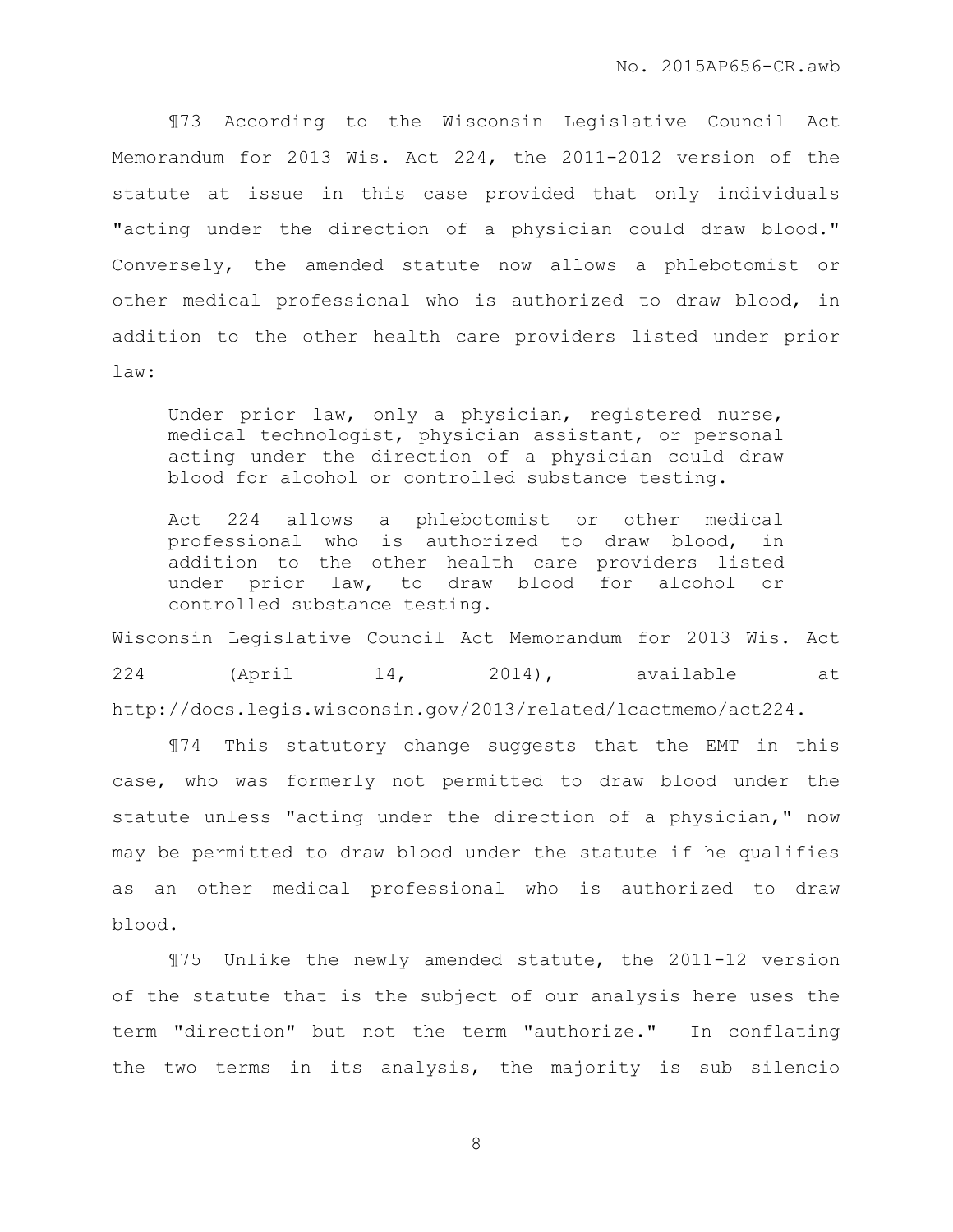writing into the prior statute terms not then used or intended by the legislature.

T<sub>T</sub>

¶76 Perhaps because the majority conflates "direction" with "authorization," it incorrectly concludes that there was sufficient evidence that the EMT was acting under the direction of a physician as required by Wis. Stat. § 343.305(5)(b). This misstep allows the majority to disregard the lack of evidence presented in this case in contrast to evidence deemed sufficient in other similar cases.

¶77 In State v. Penzkofer, 184 Wis. 2d 262, 265, 516 N.W.2d 774 (Ct. App. 1994), a certified laboratory technician performed a blood draw in a hospital, but without a physician present in the room at the time of the blood draw. However, the hospital pathologist testified that the technician performed laboratory functions under his general supervision and direction. Id.

¶78 Significantly, the physician identified a written hospital protocol setting forth the detailed procedures that guided a technician performing a blood draw. Id. These procedures were reviewed and revised, and the protocol was dated and signed by the physician. Id. The physician testified that he did not "stand over [the technician's] shoulder" because "[t]hen I might as well draw it myself . . . or I'm busy with other work . . . so I couldn't be two places at one time." Id.

¶79 Considering the evidence of written procedures and protocols that were reviewed in a hospital setting by a physician, the Penzkofer court concluded that "the procedure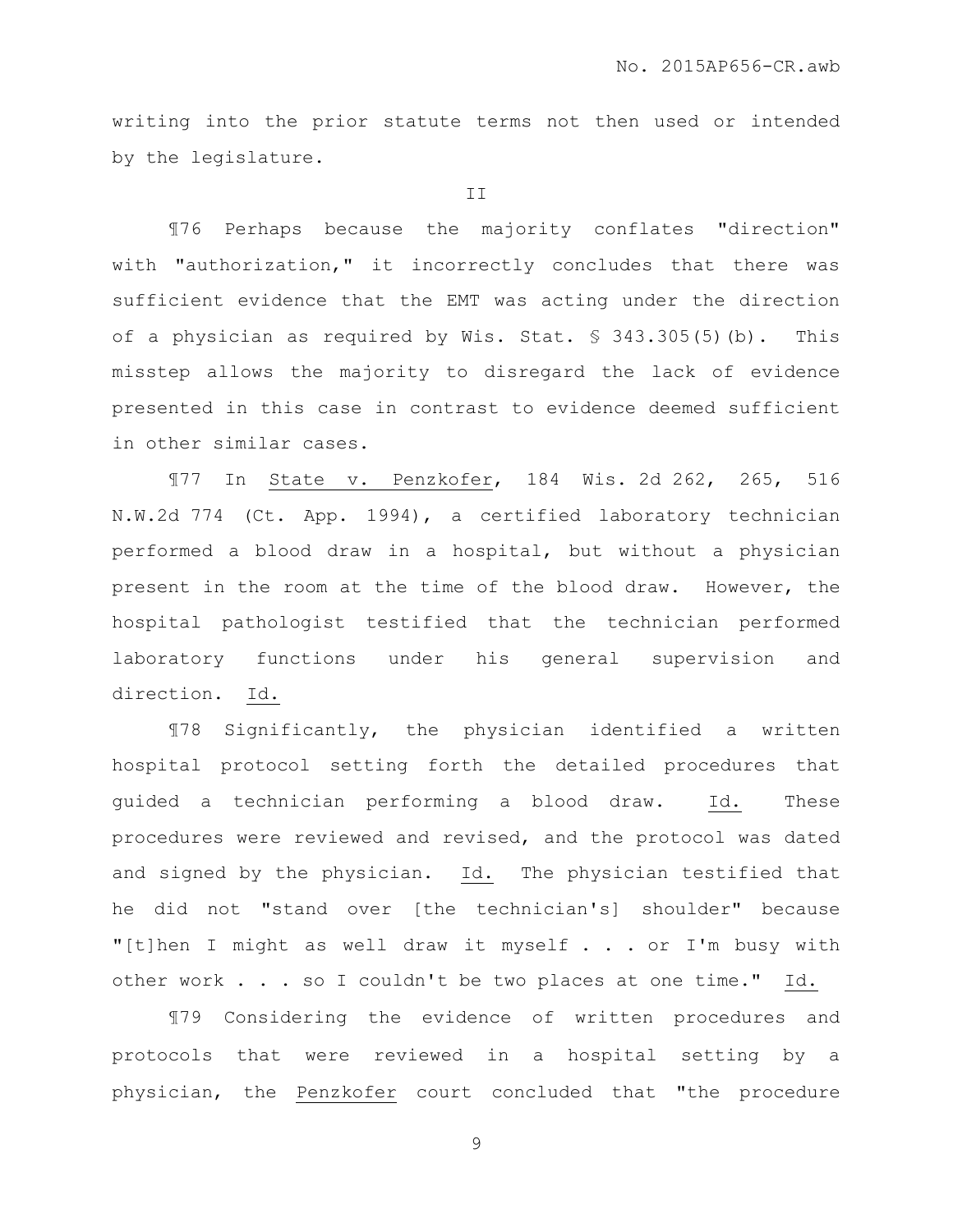used here meets the legislature's concern for testing in such a manner as to yield reliable and accurate results. Id. at 266. It explained that "[h]ospital laboratories are subject to detailed and stringent standards in almost every aspect of their facilities and services." Id. (citing Wis. Admin. Code § HSS 124.17). Penzkofer reasoned further that "[t]he certified lab assistant followed a written protocol approved and kept current by the pathologist." Id. (emphasis added).

¶80 The court of appeals concluded that "Penzkofer's concern for safety and accuracy are addressed by those standards as well as the procedures in place here." Id. Conversely, the majority opinion neglects to consider how the lack of protocols setting forth detailed procedures for performing a blood draw, as well as the lack of detailed sanitation standards governing blood draws at the jail, might undermine confidence in the safety and accuracy of Kozel's blood drawn.

¶81 Additionally, unlike here, in another unpublished case involving a blood draw performed by an EMT at the Sauk County jail, the State presented evidence of written protocols and procedures that guided the technician. In State v. Heath, No. 2014AP2466-CR, unpublished slip op., ¶5 (Wis. Ct. App. Sept. 15, 2016), the State introduced a letter from the paramedic program coordinator for the Department of Health Services ("DHS") that "approved the Baraboo District Ambulance Service's revised and updated protocol for legal blood draws, and which authorized the ambulance service to implement the protocol."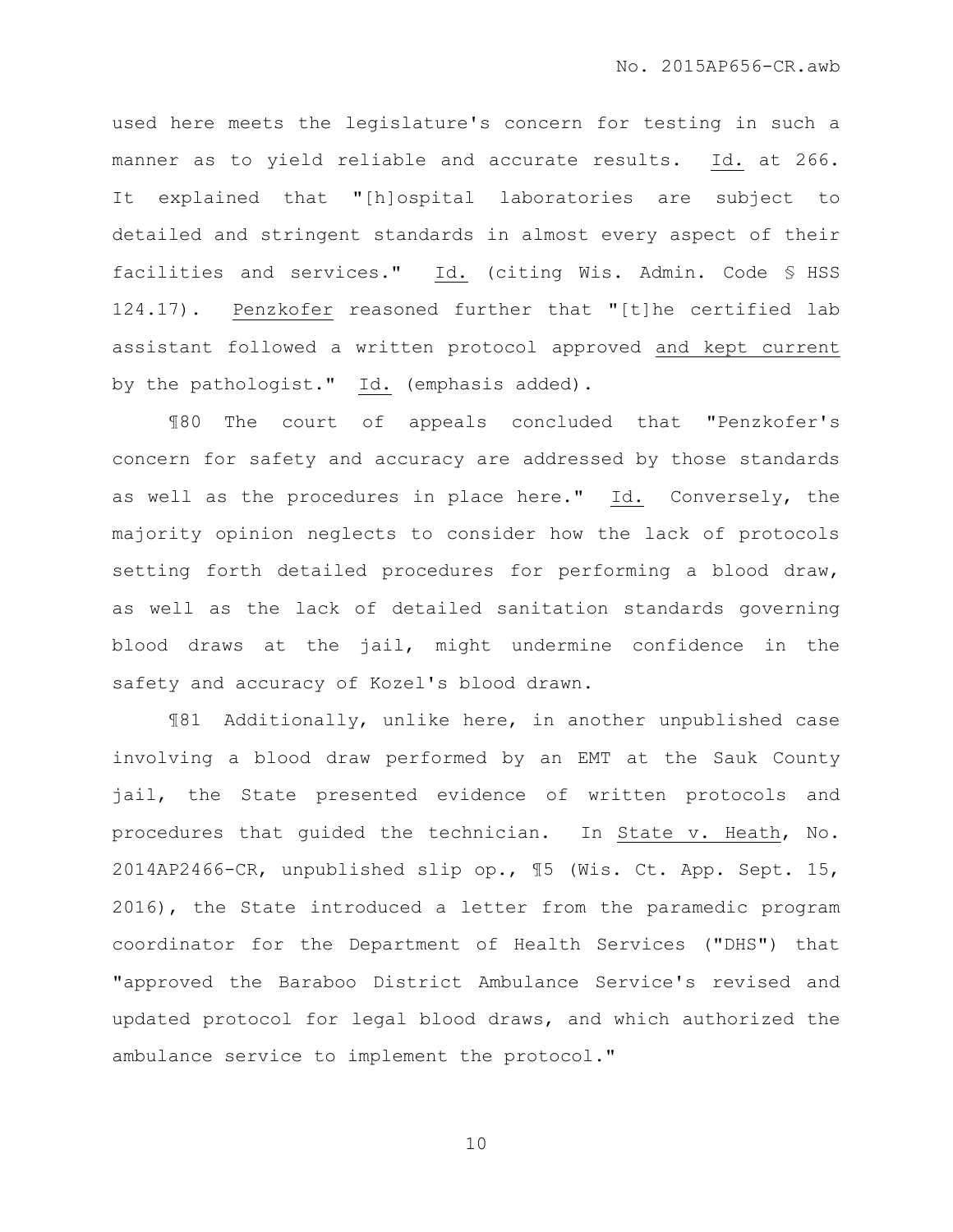¶82 Even in cases where written protocols setting forth detailed procedures were not introduced, the State presented significantly more evidence of direction by a physician than was introduced here. As explained above, "direction" requires "guidance or supervision of action." See also Gregg, 526 N.E.2d at 539 (concluding that there was sufficient evidence of direction when a supervising physician planed work and methods, was available on short notice, regularly reviewed the work performed, and was accountable for the results).

¶83 For example, in State v. Osborne, No. 2012AP2540-CR, unpublished slip op., ¶19 (Wis. Ct. App. June 27, 2013), the EMT testified that he was "operating under the supervision of a physician, that a physician 'signed off' on the performance of the EMT's duties, that the EMT was in at least monthly contact with that physician, and that the EMT could be in contact with that physician at any time if the need arose." Accordingly, the blood draw was performed under the direction of a physician because he regularly reviewed the work performed and was accountable for the results.

¶84 Contrary to Penzkofer and other unpublished cases such as Heath and Osbourne, the facts in the record here demonstrate an absence of direction by a physician, including an absence of written protocols setting forth the detailed procedures that the EMT must follow when performing a blood draw. Here, the only evidence introduced was the testimony of the EMT and Dr. Mendoza's letter. When asked about whether there were written protocols setting forth procedures for performing a blood draw,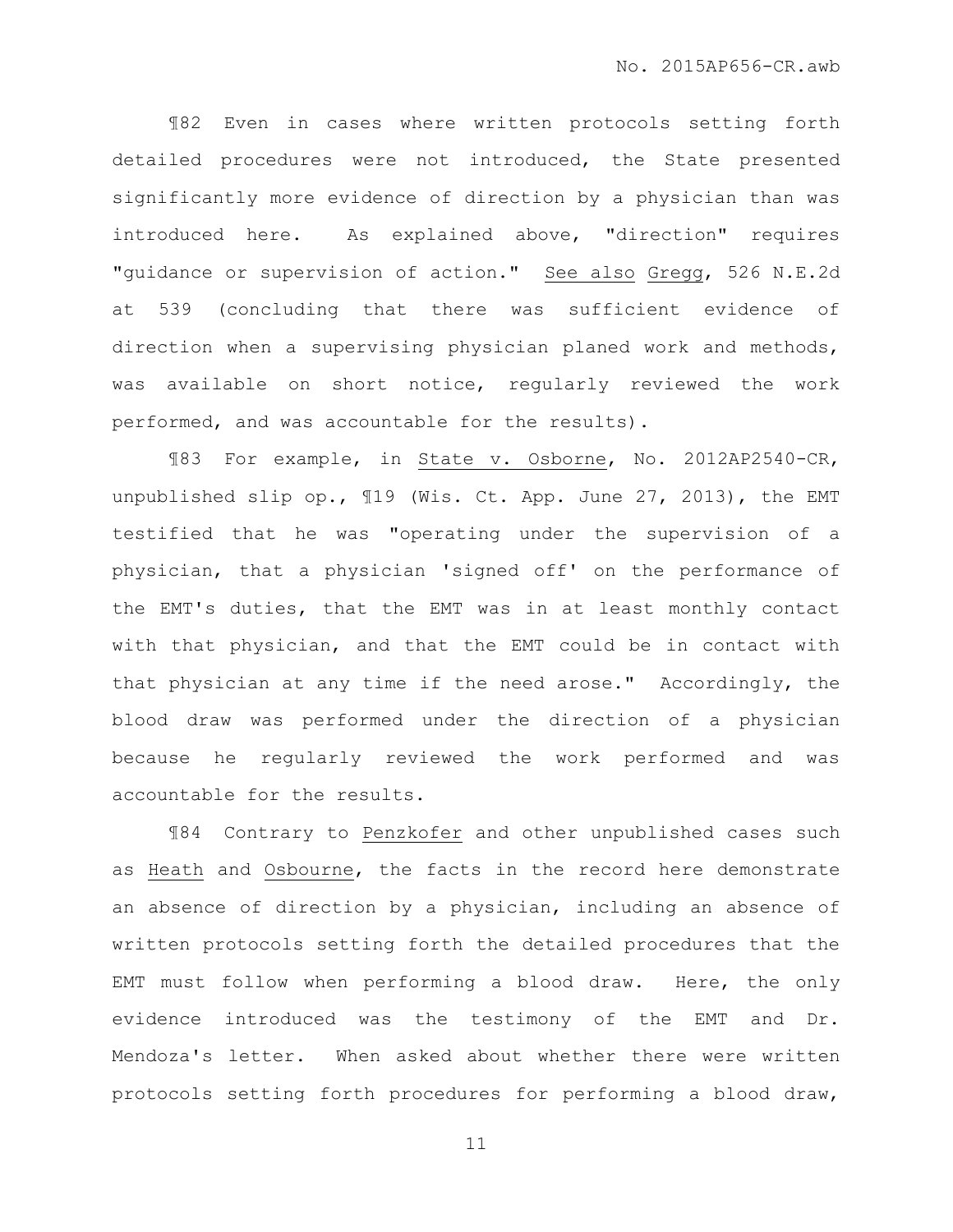the EMT equivocated and could not identify any. He responded "[r]egarding the blood draw, I would have to check."

¶85 In other cases, even where detailed procedures were not introduced, there was testimony that the EMT had regular contact with the supervising physician who took responsibility for the EMT's work. See, e.g., Osborne, No. 2012AP2540-CR, unpublished slip op., ¶19. The EMT in Osbourne testified that he was in at least monthly contact with the supervising physician. Id. Unlike Osbourne where the EMT testified that the supervising physician signed off on the performance of his duties, the EMT in this case testified that he had never spoken to Dr. Mendoza about the letter authorizing him to conduct blood draws. Rather, the EMT testified only that Dr. Mendoza "occasionally show[ed] up" at his place of work. Absent from the record is any indication that when Dr. Mendoza occasionally appeared that the EMT had any contact whatsoever with the physician——let alone any supervision or guidance from him.

¶86 Contrary to the majority's assertion, the facts in the record demonstrate a total absence of guidance and supervision necessary to support a determination that the EMT here was acting under the direction of a physician:

- The State did not introduce into evidence any protocols or procedures guiding blood draws by an EMT.
- There are no protocols to ensure that the jail's blood draw room is sterile or meets the appropriate standard.
- Dr. Mendoza did not train the EMT.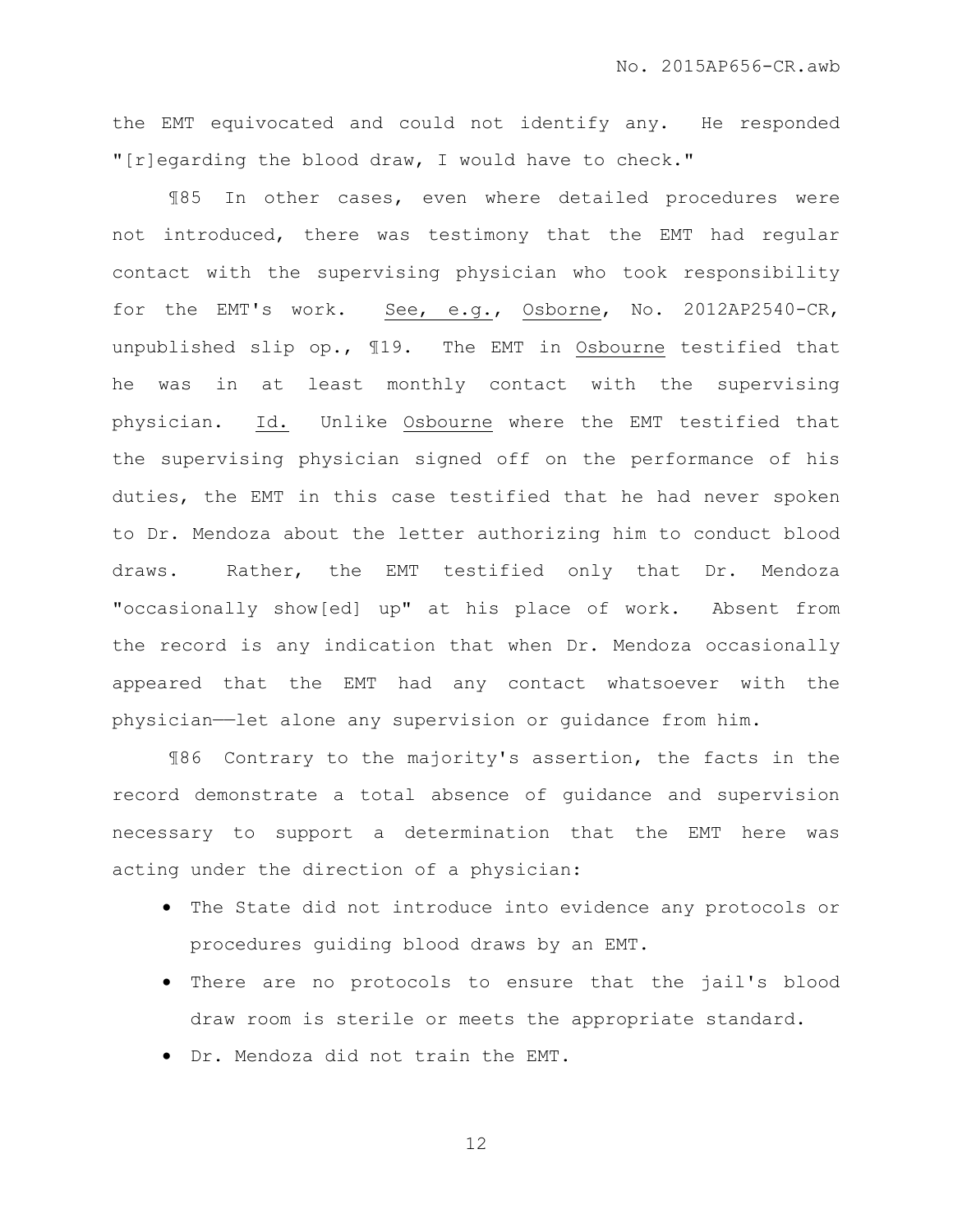- Dr. Mendoza had never been to the jail nor inspected the room where blood is drawn at the jail.
- Dr. Mendoza never witnessed the EMT perform any blood draws.
- There is no evidence that Dr. Mendoza approved or supervised the EMT's blood draw techniques on a regular or even irregular basis.
- There is no evidence that the EMT had regular or even irregular contact with Dr. Mendoza.

¶87 In short, no evidence was presented of any supervision of this EMT by Dr. Mendoza, whether it be general or direct. Additionally, there is a dearth of evidence demonstrating any guidance by Dr. Mendoza. Thus, contrary to the majority, I conclude that there is insufficient evidence to determine that the EMT-Intermediate who drew Kozel's blood was a "person acting under the direction of a physician." Wis. Stat.  $$343.305(5)(b).$ 

#### **III**

¶88 Given the state of the evidentiary record, I turn next to examine whether the blood draw here was constitutionally reasonable under the Fourth Amendment of the United States Constitution, which provides that "[t]he right of the people to be secure in their persons, houses, papers, and effects, against unreasonable searches and seizures shall not be violated . . . ."

¶89 In the context of a blood draw, the United States Supreme Court has explained that "[t]he integrity of an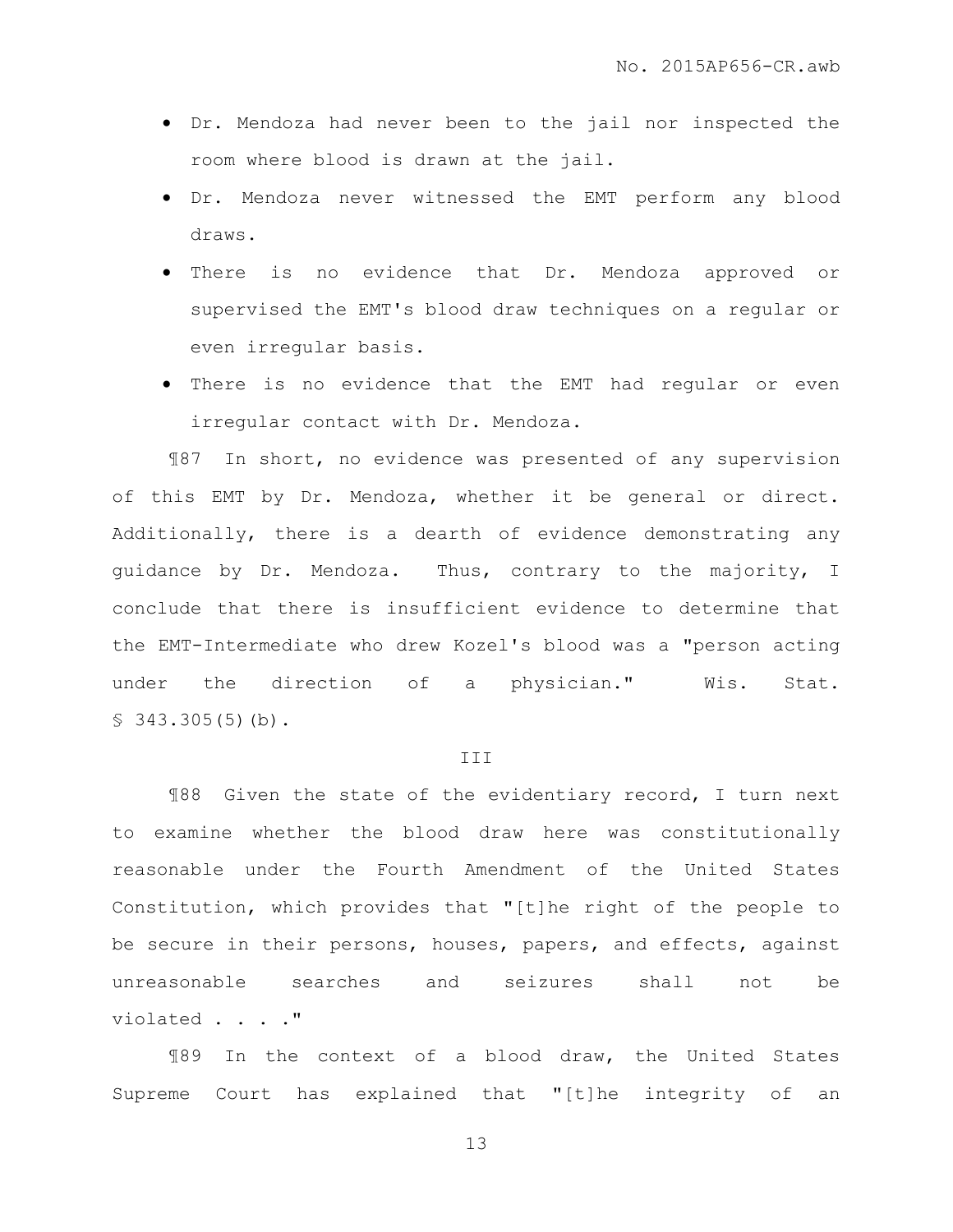individual's person is a cherished value of our society." Schmerber v. California, 384 U.S. 757, 772 (1966). Accordingly, the "overriding function of the Fourth Amendment is to protect personal privacy and dignity against unwarranted intrusion by the State." Id. at 767.

¶90 The Fourth Amendment does not prohibit all intrusions, however, but only those which are not justified under the circumstances or are made in an improper manner. Id. at 768. Thus, the question in Schmerber, as in this case, was whether "the means and procedures employed in taking [] blood respected relevant Fourth Amendment standards of reasonableness." Id.

¶91 Relying on Schmerber, the majority contends that "[t]he blood test procedure has become routine in our everyday life" and "that for most people the procedure involves virtually no risk, trauma or pain." Majority op., ¶42 (citing 384 U.S. at 771). The majority does not acknowledge, however, that the United States Supreme Court has recently emphasized the serious nature of a blood test.

¶92 In Birchfield v. North Dakota, 136 S. Ct. 2160, 2178 (2016), the Supreme Court explained that "[b]lood tests are a different matter [from breath tests]. They 'require piercing the skin' and extract a part of the subject's body." (citations omitted). As Birchfield reasoned, although many people submit to blood draws, "the process is not one they relish." Id. Additionally, the Birchfield court noted that blood samples "can be preserved and from which it is possible to extract information beyond a simple BAC reading." Id.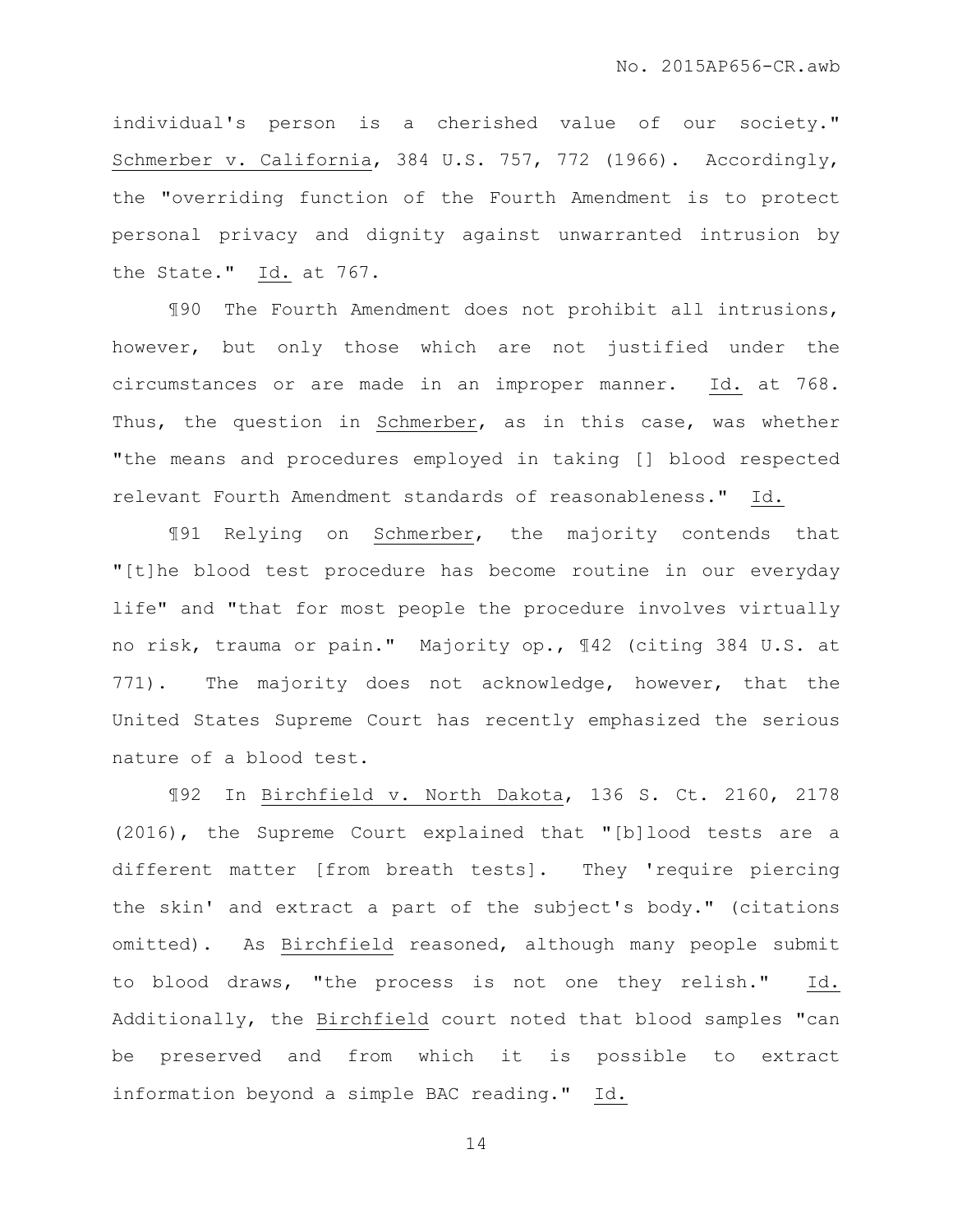¶93 Ignoring the serious and intrusive nature of a blood draw, the majority asserts that "[t]he important point for constitutional purposes is that the evidence demonstrated that [the EMT] was thoroughly trained and experienced in properly drawing blood." Majority op., ¶44. Schmerber was explicit, however, that "we reach this judgment only on the facts of the present record." 384 U.S. at 772. Thus, it warned that in other circumstances, such as a blood draw administered at a jail, may not be constitutionally reasonable:

Petitioner's blood was taken by a physician in a hospital environment according to accepted medical practices. We are thus not presented with the serious questions which would arise if a search . . . were made by other than medical personnel or in other than a medical environment—for example, if it were administered by police in the privacy of the stationhouse. To tolerate searches under these conditions might invite an unjustified element of personal risk of infection and pain.

Id. at 771-72.

¶94 In State v. Daggett, 2002 WI App 32, ¶¶8-15, 250 Wis. 2d 112, 640 N.W.2d 546, the Wisconsin court of appeals addressed whether under Schmerber, a warrantless blood draw performed by a doctor in a police booking room was reasonable under the Fourth Amendment. The majority parses Daggett, citing it only once for the proposition that a constitutionally reasonable blood draw can take place in a non-medical setting. Majority op., 145. It does not, however, analyze where this case falls on the spectrum of reasonableness set forth in Daggett.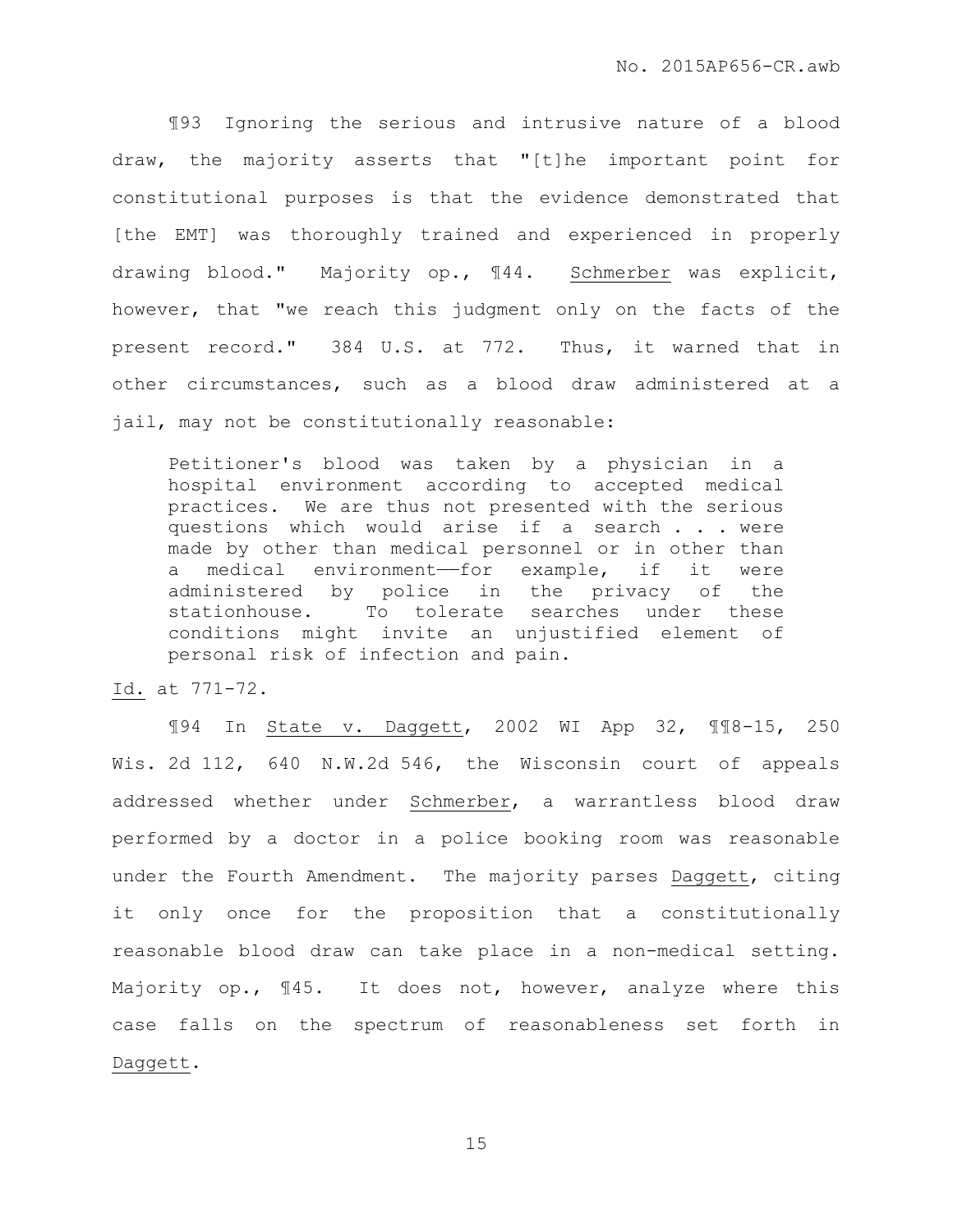¶95 Daggett moved to suppress the results of the blood test on the grounds that the blood draw was unlawful because it took place in the county jail booking room, rather than in a hospital. Daggett, 250 Wis. 2d 112, ¶5. The Daggett court concluded that "the method used to take the blood sample was a reasonable one and was performed in a reasonable manner." Id., ¶14.

¶96 According to the Daggett court, "[r]ather than establishing a bright-line rule, Schmerber recognized a spectrum of reasonableness." Id., ¶15. It explained that a blood draw by a medical professional in a medical setting is generally reasonable, but blood withdrawn by a non-medical professional in a non-medical setting would raise "serious questions" of reasonableness. Id. (citation omitted). Thus, under Daggett, a blood draw "in a jail setting may be unreasonable if it 'invites an unjustified element of personal risk of infection and pain.'" Id., ¶16 (citing Schmerber, 384 U.S. at 772).

¶97 Under Daggett's spectrum of reasonableness, the blood draw here falls below the standard of anything that has previously been determined to be reasonable. In Schmerber, the blood draw was performed by a physician in a hospital. 384 U.S. at 758. The blood draw in Daggett took place in a jail, but was performed by a physician. 250 Wis. 2d 112, ¶4. In this case, Kozel's blood draw was performed by an EMT-Intermediate in a jail.

¶98 As such, this case represents the latter end of the Daggett spectrum of reasonableness. Although a blood draw by an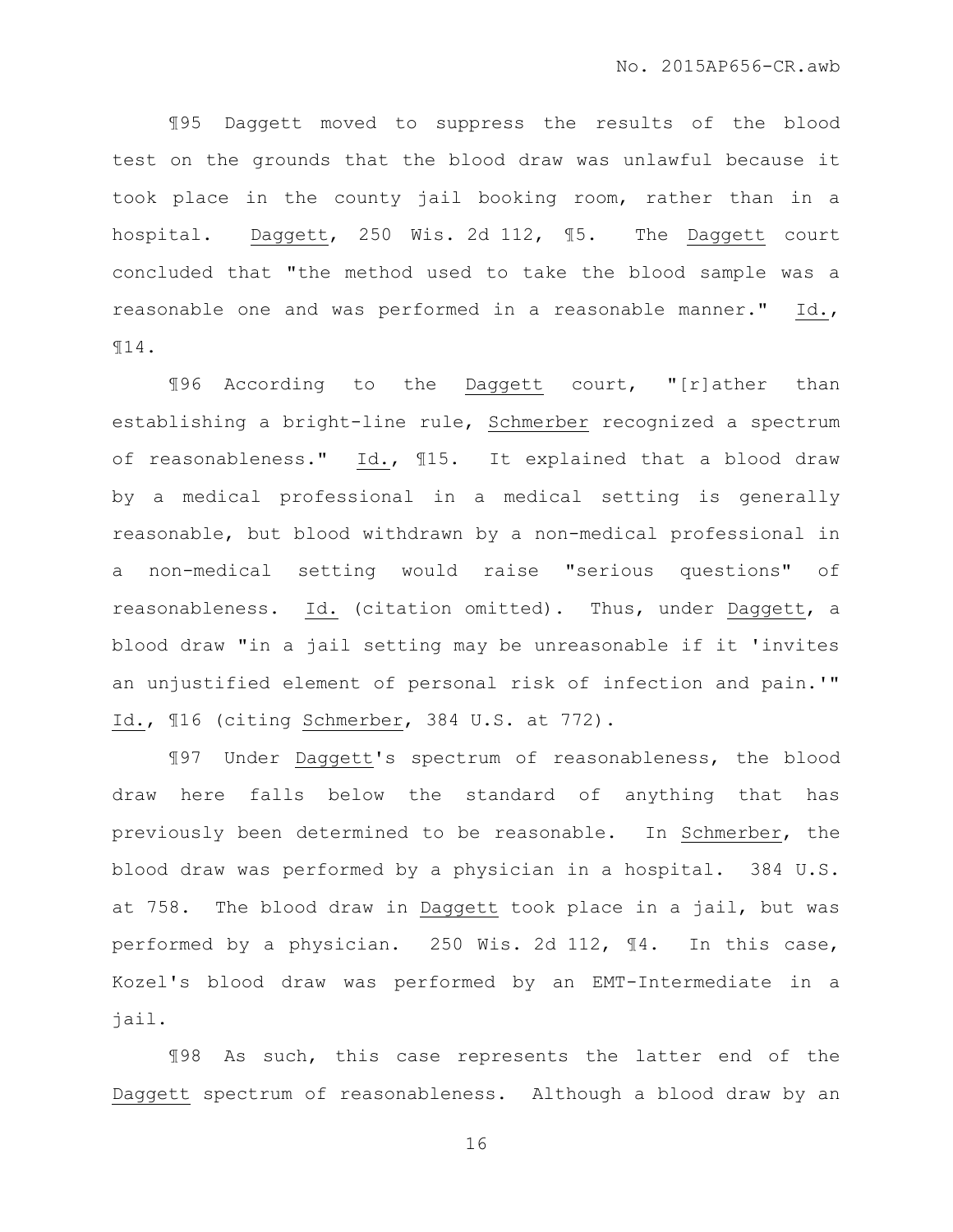EMT in a jail may not be per se unreasonable, it is unreasonable under the facts of this case. As set forth above, there is no evidence of any written protocols or procedures in the record. Dr. Mendoza did not train the EMT, had never witnessed him perform a blood draw, nor had he ever approved of his blood draw techniques.

¶99 Additionally, there are no protocols to ensure that the jail's blood draw room is sterile. Admittedly, the EMT testified that the pre-booking room looked clean. However, the pre-booking room where the blood draw was administered was also used to perform breathalyzer tests on those arrested for drunk driving and for miscellaneous storage. According to the evidence, Dr. Mendoza had never been to the jail let alone inspected the pre-booking room where blood is drawn.

¶100 Other than testimony regarding the fact that jail staff have a schedule for cleaning, which is initialed by the cleaner and posted on the wall, there is no other evidence that the pre-booking room in the jail meets the high sanitary standards of a hospital. To the contrary, such an initialed and posted cleaning schedule is akin to those found in many department or convenience store restrooms.

¶101 For example, the Wisconsin Administrative Code requires that hospitals maintain a sanitary environment, that sterilizing services be available at all times, and that a committee be established at each hospital to implement measures to make sure infections do not spread. Wis. Admin. Code DHS § 124.08(2), (4)(b) and (e). The rules for jails are less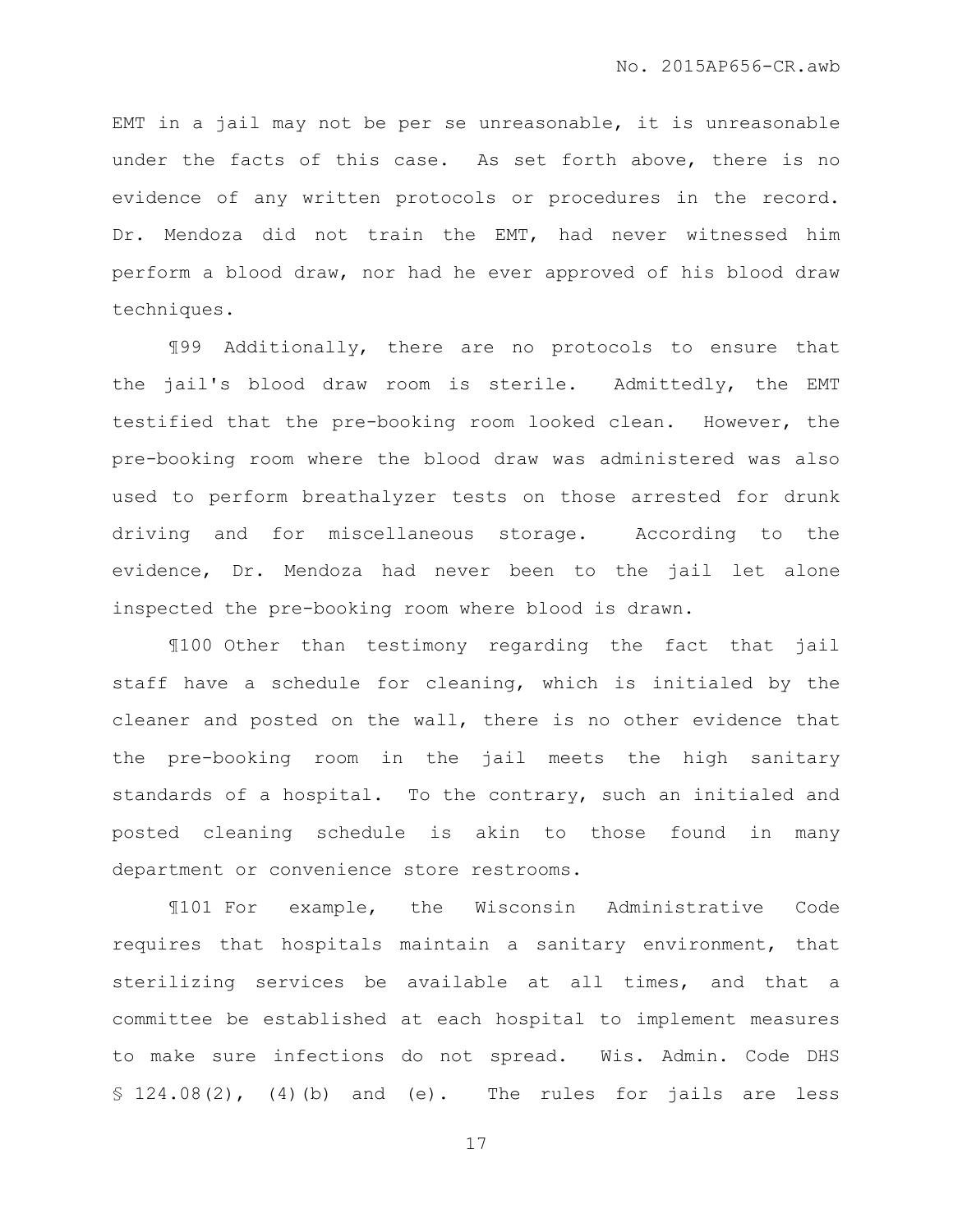stringent, requiring only monthly sanitation inspections. Wis. Admin. Code DOC § 350.12(13).

¶102 It is a well-established principle that "[i]t is the duty of courts to be watchful for the constitutional rights of the citizen, and against stealthy encroachments thereon." Schneckloth v. Bustamonte, 412 U.S. 218, 229 (1973) (citation omitted). Permitting blood draws in a jail without written protocols and procedures could erode Fourth Amendment protections beyond what was contemplated in Schmerber and Daggett.

¶103 Given the absence of written protocols and procedures, the record here lacks the same evidence of safety and accuracy present in cases in which a blood draw has been determined to be constitutionally reasonable. Thus, I determine that the evidentiary record is insufficient to conclude that the blood draw administered here was performed in a constitutionally reasonable manner.

¶104 For the reasons set forth above, I respectfully dissent.

¶105 I am authorized to state that Justice SHIRLEY S. ABRAHAMSON joins this dissent.